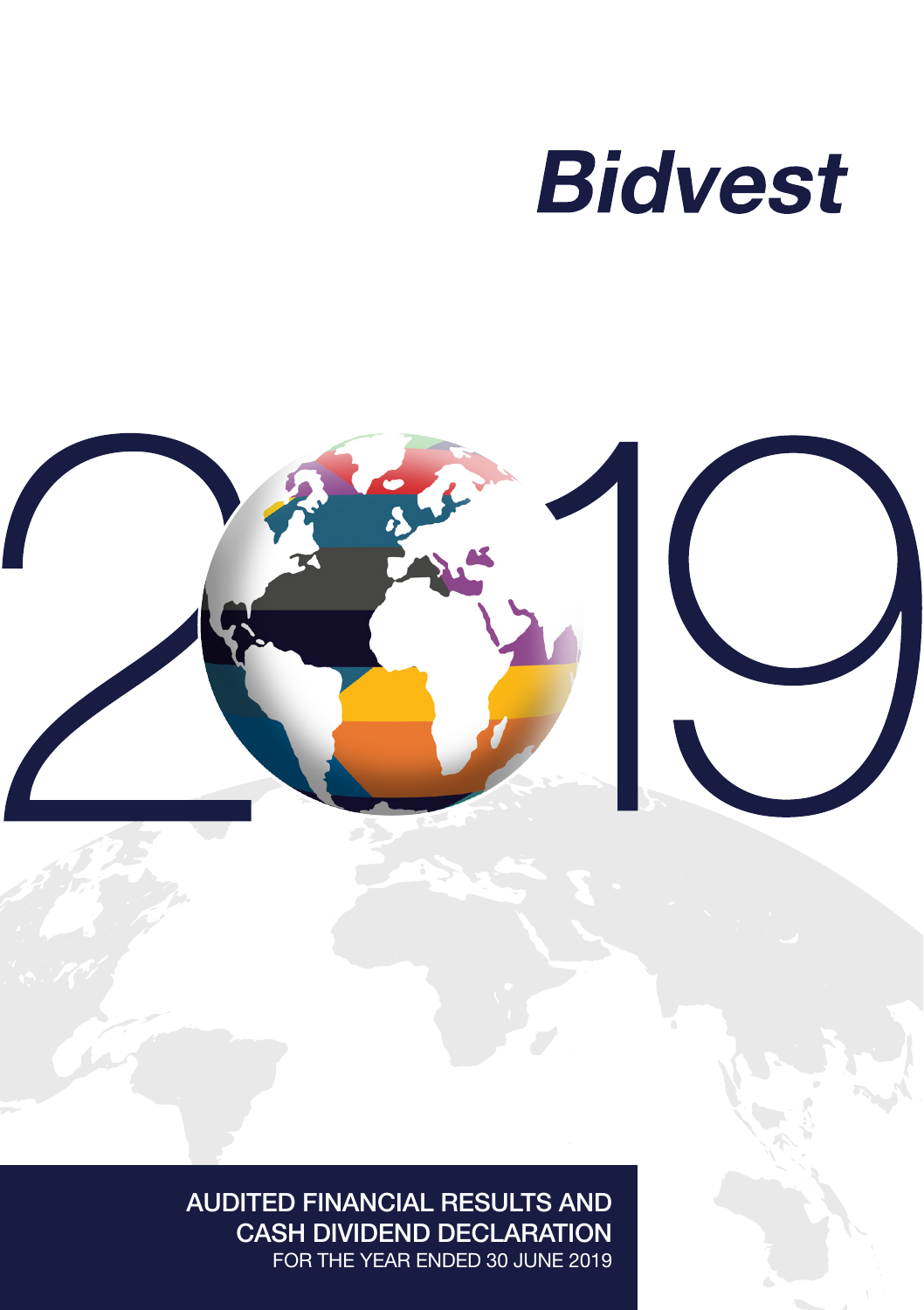

## Salient features

More than 50% of individual businesses achieved

Level 1 to 2 B-BBEE rating

> Tight asset management continued

R5bn spent on acquisitions and capex

Both gross and trading profit margins improved

Strong balance sheet maintained with conservative gearing

Strong earnings growth in associate companies

Trading profit  $+3.5%$ to R6.7 billion

**HEPS** +9.8% to 1 352.1 cents

Normalised HEPS +5.2%

 $18.4\%$  ROIC well ahead of cost of capital

R7.1bn cash generated from operations

Final dividend declared of 318 cents per share,

 $+5.6%$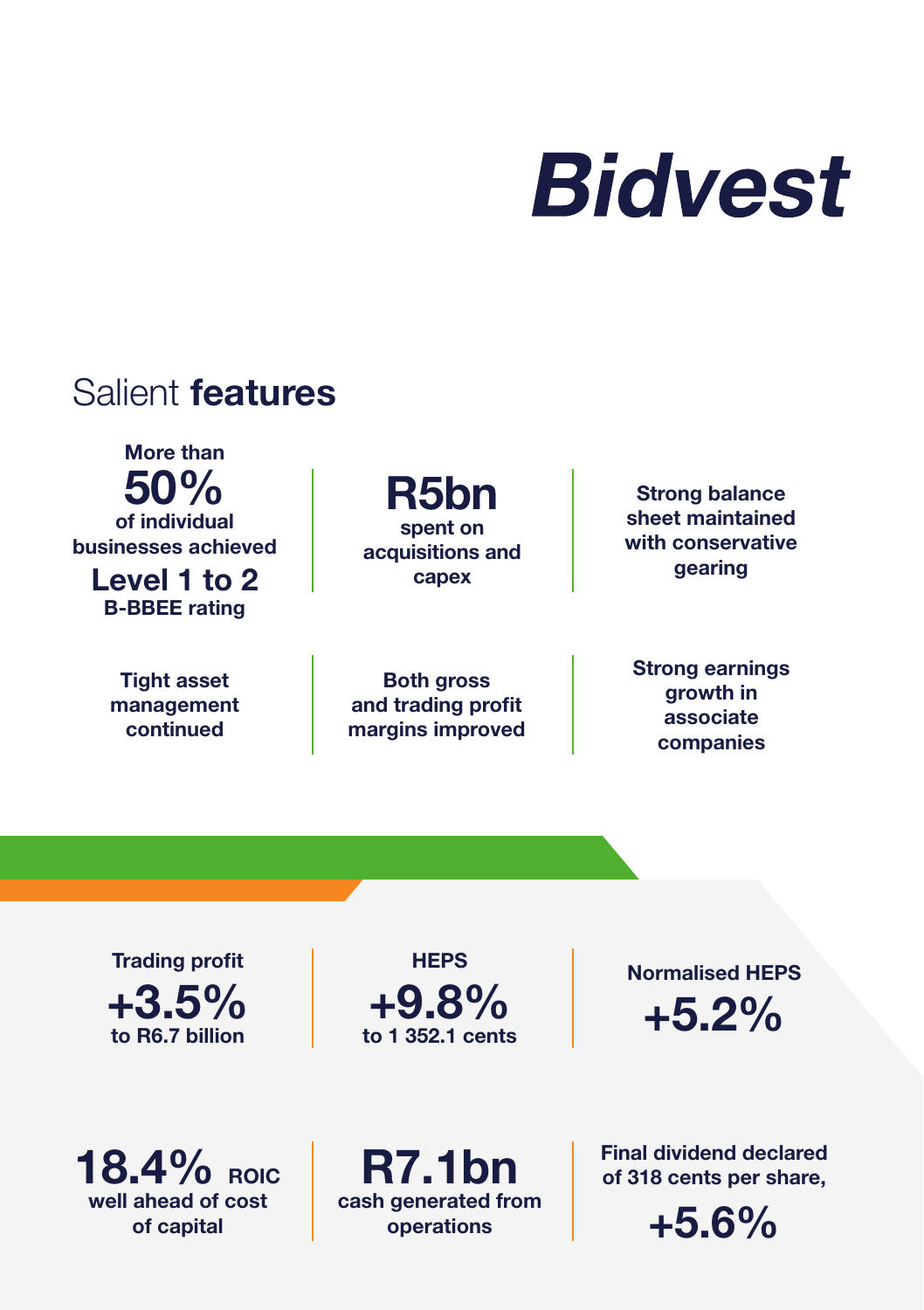### Introduction

Bidvest is a leading business-to-business trading, distribution and services group, operating through seven divisions: Services, Freight, Automotive, Office and Print, Commercial Products, Financial Services and Electrical. The Group owns a significant Bidvest-occupied property portfolio. Subsequent to year-end, Bidvest strategically increased its stake in Adcock Ingram to 50.1%, making it a Proudly Bidvest company. Bidvest continues to hold investments in Comair (27.2%) and Mumbai International Airport (6.75%) (MIAL), as well as other unlisted investments.

### **Highlights**

Bidvest delivered a credible result in a market characterised by weak economic growth as well as significant business and fiscal uncertainty and volatility. Trading profit increased by 3.5% to R6.7 billion despite flat revenue. Exceptional cost and capital discipline as well as improved margins were highlights against the volatile trading backdrop. The combined services businesses, comprising Services, Freight and Financial Services, representing two-thirds of operational profit, grew trading profit by 6.4% while the profit from the combined trading and distribution businesses contracted slightly.

A strong focus on clients, solutions, innovation and wholesaling the right product at the appropriate price point, as well as bolt-on acquisitions in the Services and Office & Print divisions, culminated in acceptable growth.

Bidvest Corporate benefited from a strong performance in the Property division as well as a fair value adjustment on MIAL. Strong profitability gains were achieved at Adcock Ingram while Comair recognised the successful claim awarded against SAA, which increased Bidvest's share of profits from these associate companies. The minorities in Bidvest Namibia were bought out and the entity delisted.

Bidvest's headline earnings per share (HEPS) increased by 9.8% to 1 352.1 cents (2018: 1 231.6 cents). Normalised HEPS, a metric utilised by management to assess the underlying business performance which excludes acquisition costs, amortisation of acquired customer contracts and the portion of Comair's SAA claim not yet paid, grew by 5.2%.

The Group declared a final dividend of 318 cents per share, bringing the total dividend for the year to 600 cents, up 7.9%.

### Financial overview

Group revenue was flat at R77.2 billion (2018: R77.0 billion). On a comparable basis, the impact of lost revenue from disposed fishing operations in Namibia as well as the revised agency model adopted by Mercedes Benz, which affected the Automotive division, were broadly neutralised by revenue from bolt-on acquisitions. The impact of IFRS 15 was negligible.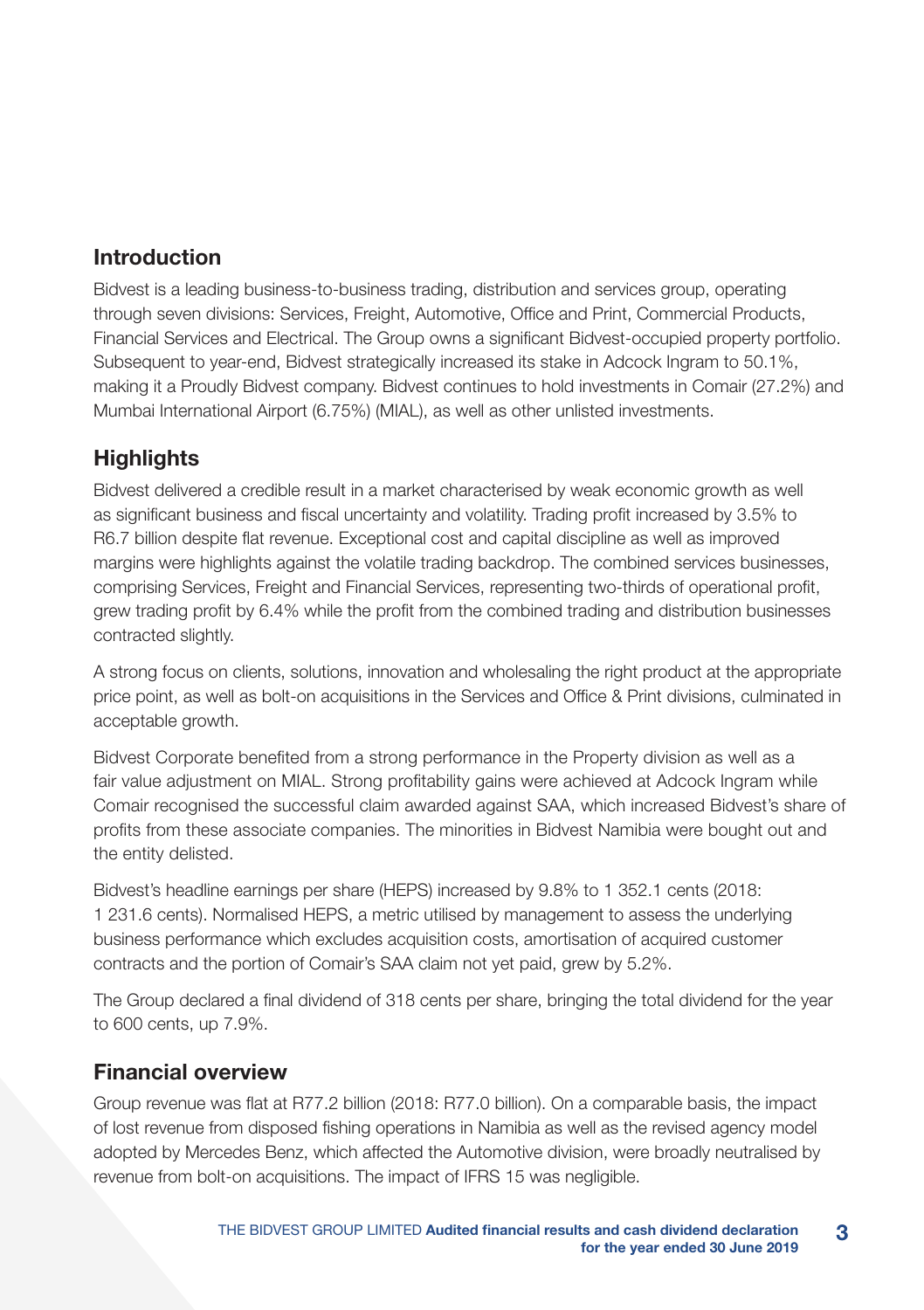Gross profit margin improved from 28.9% to 29.8%. The distribution businesses grew margin, despite input cost volatility and fierce competition.

Operating expenses increased by 4.6%. Continued, strong focus on cost containment limited the growth in expenses.

Trading profit grew by 3.5% and the trading margin increased by 27 basis points to 8.7%. Services delivered a strong organic result, buoyed further by bolt-on acquisitions. Noonan delivered an excellent result. Freight delivered a good result on higher bulk and liquid commodity volumes handled through South Africa's ports. Office & Print's result was excellent considering the significant challenges in this sector. The results from Commercial Products and Electrical were somewhat disappointing while Automotive held its own. Financial Services faced the headwinds of fleet contracts rolling off as well as poor insurance claim experiences and insurance investment portfolio returns. Namibia, reported in Corporate and investments, produced poor results.

Income from investments reflected a gain of R368.3 million mainly as a result of the revaluation of MIAL more than offsetting the significantly lower investment returns on the insurance investment portfolio.

Net capital items contributed losses of R787.1 million in 2019, relative to losses of R352.0 million in the prior year. Negative mark-to-market adjustments of R623.9 million on Adcock Ingram and Comair more than doubled year on year. The balance of the charge relates to the losses on the disposal and closure of businesses, partially offset by insurance receipts on damaged Freight equipment.

Net finance charges were 3.4% higher at R1.1 billion (2018: R1.0 billion). The additional borrowing to fund acquisitions was not completely offset by operational cash-generation. The Group's average cost of funding remained flat at 6.7% pre-tax.

Share of profit from associates increased by 37.6%, due to the strong gains in Adcock Ingram while Comair recognised the successful claim awarded against SAA.

The Group's effective tax rate remained broadly flat at 27.1% (2018: 27.0%). The non-taxable MIAL revaluation, a lower corporate tax rate in foreign operations, non-deductible interest on certain borrowings and associate earnings drove the difference to the South African corporate tax rate.

Bidvest's headline earnings increased by 10.3% to R4.6 billion (2018: R4.1 billion) and HEPS by 9.8% to 1 352.1 cents per share, due to the increased number of weighted average shares in issue. HEPS growth reflects organic growth. Basic earnings per share decreased by 1.6% to 1 119.4 cents (2018: 1 137.3 cents) mainly due to the contraction in the share prices of associates compared to material share price increases in the prior year.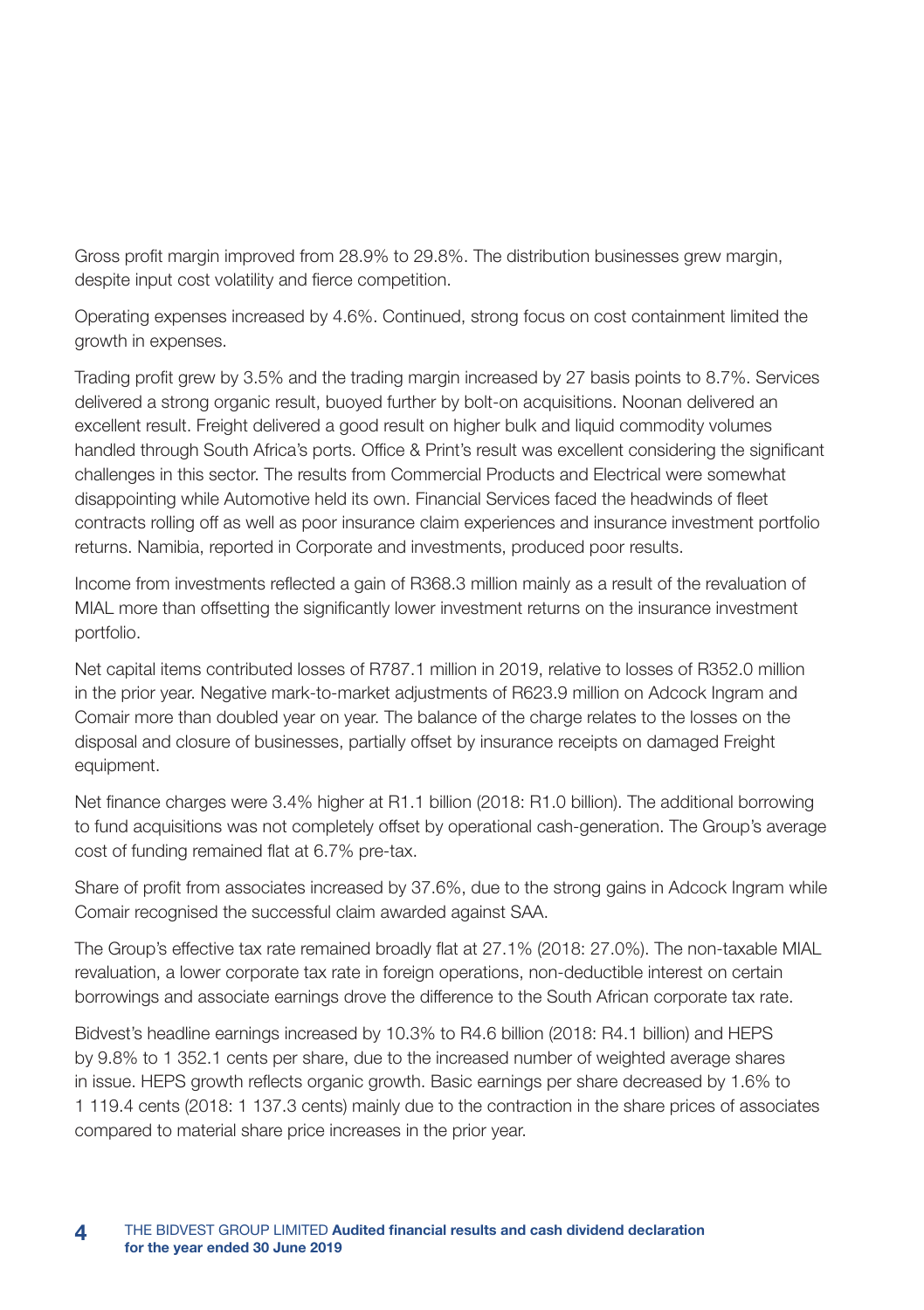Bidvest continues to maintain a conservative approach to gearing and net debt levels are considered acceptable at R7.8 billion (2018: R6.3 billion). A broadly stable net debt to EBITDA metric at 0.9x (2018: 0.8x) and EBITDA interest cover of 7.9 times (2018: 8.0 times), are both comfortably above the Group's conservative targets, providing ample capacity for further expansion.

Cash generated by operations at R7.1 billion, was lower than the R9.8 billion generated in the prior year. The Group absorbed R1.1 billion of working capital in the current year compared to a release of R1.5 billion in the prior year. The main impact, year on year, was from lower trade payables on the back of lower activity levels and a net R788 million swing in Financial Services as additional deposits and new advances matched this year.

Return on funds employed improved from 22.9% to 23.3% as asset management remains a core focus, particularly in these challenging times. ROIC was 18.4%.

### Corporate activity

Several opportunities, both locally and internationally, were assessed during the year, some of which are still being considered. We remain steadfast in our disciplines when evaluating and responding to opportunities.

The Group concluded bolt-on acquisitions mostly in Services as well as Office & Print. The larger transactions were done within Services, namely Aquazania and United Drone Services (UDS). Minorities were bought out in Bidvest Namibia through a take-over and successful delisting offer. The acquisition of Eqstra by Bidvest Bank, for R3.1 billion enterprise value, was announced on 15 July 2019 and is expected to become effective towards the end of the calendar year, pending the necessary approvals.

The disposal of our stake in MIAL is progressing. The remaining 1.3 million Bidcorp shares were disposed of early in the financial year.

Rather than continue holding a minority stake, Bidvest re-evaluated its strategic options with regard to its Adcock Ingram investment. This followed an extensive period during which Bidvest considered ways in which to dispose of its interest in Adcock Ingram, preferably to a new black entrant, but funding was not forthcoming. On 6 June 2019 it was announced that the Group increased its stake to 43.3% with the knowledge that Adcock Ingram's Broad-Based Black Economic Empowerment scheme would terminate post year-end and then push Bidvest's shareholding to 50.1% with effect from 1 August 2019. Adcock Ingram is now a Bidvest subsidiary and shareholder value will be maximised.

### **Prospects**

The core competencies and drivers of the Bidvest business remain firmly intact. Its diverse portfolio of businesses and extensive reach allow the Group to weather challenging times.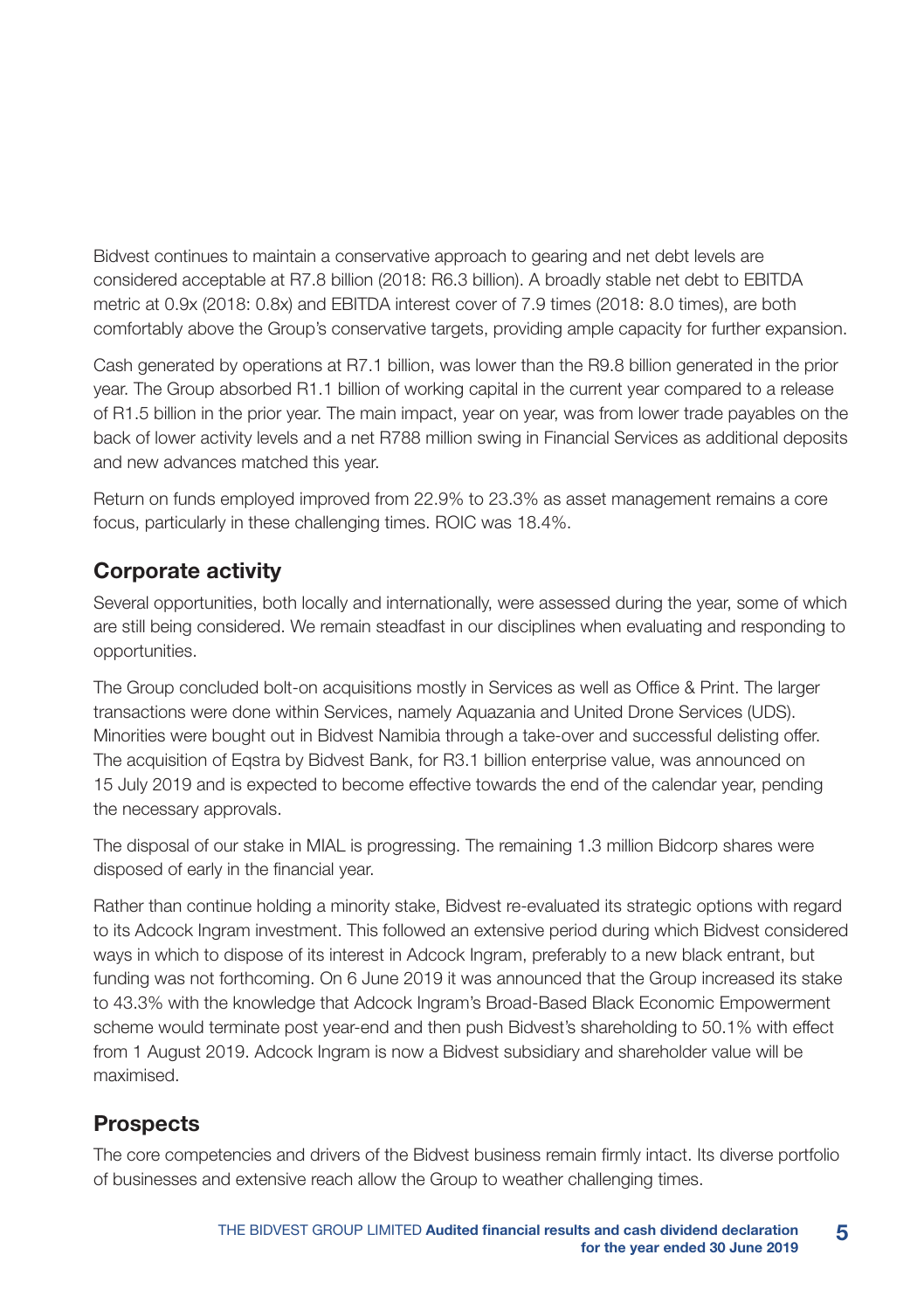Our basic-need services and everyday essential product ranges enable the Group to support and add value to all its stakeholders. Innovation to disrupt ourselves, and the industries in which we operate, remains a core focus alongside disciplined asset management and cost control.

South Africa needs real GDP growth in order to create employment and prosperity for all. This is both public and private sectors' responsibility. Government's ability to credibly address the precarious financial position of several SOEs, initiation of development programmes and ongoing maintenance in key entities and facilities remains critical to kick-start the South African economy. Private sector needs to invest to establish and grow productive and efficient businesses and industries.

Bidvest will continue to strategically invest to generate sustainable profits for the long term, while remaining cognisant of suitable timing for embarking on large-scale investments, such as the Group's flagship R1.0 billion liquid petroleum gas (LPG) storage project that remains within budget and on time.

Sufficient headroom exists to continue the Group's strategy of growth in its existing markets, as well as continuing to acquire divisional bolt-on businesses, and to pursue larger, value adding opportunities locally. Internationally, we target expansion in the chosen niche areas of Services and Commercial Products. Adcock Ingram will be consolidated from 1 August 2019. The acquisition of Eqstra is expected to close by end 2019.

Bidvest is well positioned to participate in pockets of activity and opportunities. Management, therefore, expects that continued growth will be achieved and shareholder value created in the current financial year.

### Divisional review

#### Services

The division delivered an exceptional result with trading profit up 12.5% to R2.2 billion in a price sensitive, stagnant market. Most of this division's businesses delivered good growth with excellent contributions from Noonan, which continues to exceed expectations, Bidvest Facilities Management and Protea Coin. There was also improved growth performances from Steiner, BidAir Services, Bidvest Lounges, BidTrack and the Allied Services cluster. The recently acquired businesses are performing according to plan. The corporate travel businesses remain under pressure, however, certain of the travel offerings and businesses still delivered acceptable growth considering current market conditions.

The Services division continued on its drive to introduce technology and alternative products and services to ensure the businesses remain relevant and well positioned. In addition to ClickOn and Aquazania, reported on at the interim stage, UDS, a drone solutions business, was acquired effective 1 March 2019. Other opportunities, in South Africa and offshore, are continually being assessed and certain possibilities are being advanced.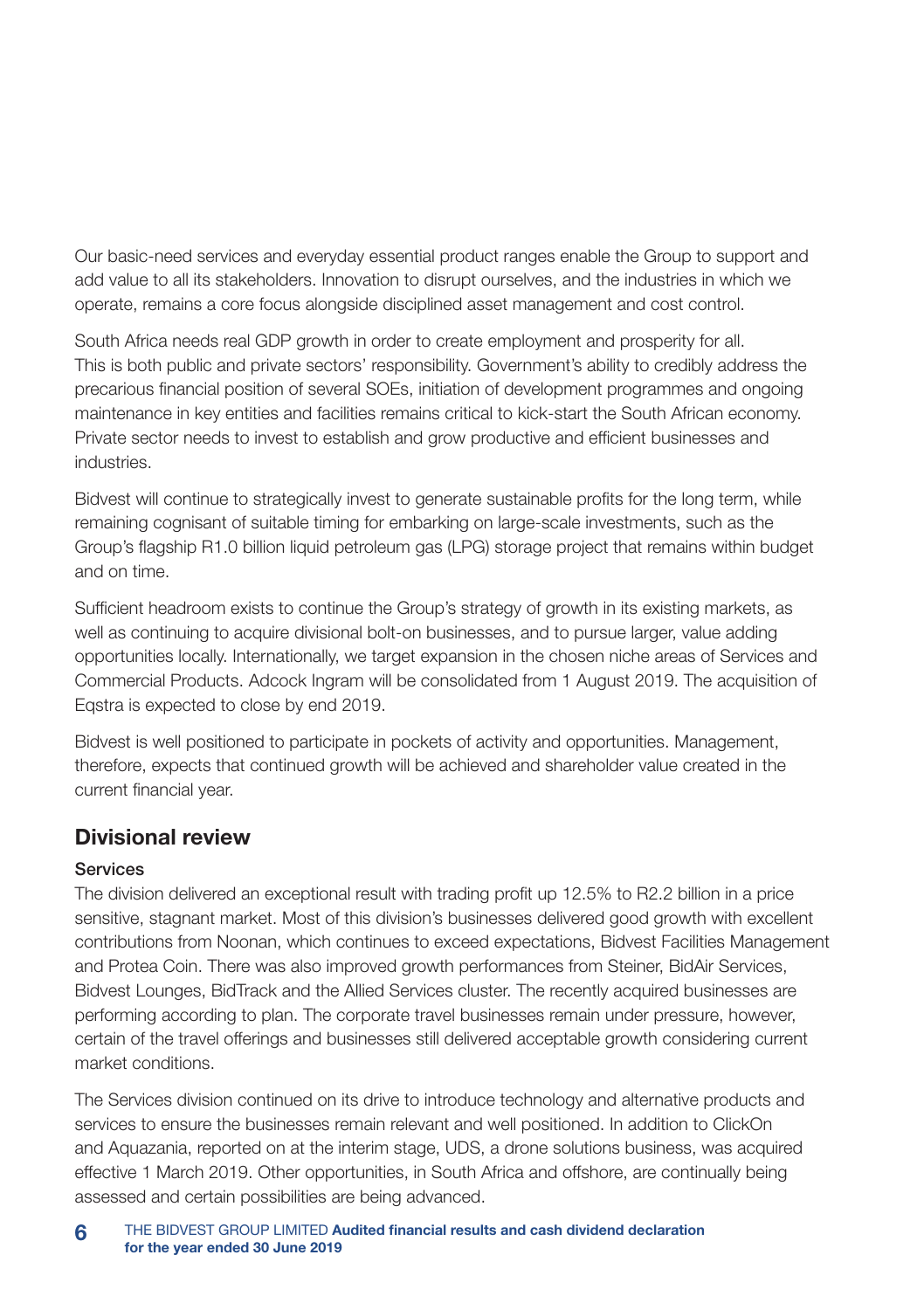#### **Freight**

The division's trading profit for the year rose 3.8% to R1.4 billion despite an extremely large swing in agricultural volumes handled year on year. Bidvest Tank Terminals (BTT) delivered an exceptional result. BTT's new LPG storage facility in Richards Bay is advancing satisfactorily and the fabrication of the bullets have been completed and are currently being shipped to South Africa. South African Bulk Terminal's profits were lower on the back of minimal maize exports and lower wheat imports, but it nevertheless contributed an acceptable profit. Bulk Connections handled significantly higher chrome and manganese tonnages. The lower volumes and fierce price competition in warehousing and transport continued in Bidvest Panalpina Logistics (BPL) resulting in profits being down. The Panalpina Group was recently acquired by a major global group and this will likely result in BPL obtaining a new international forwarding and clearing partner in the near future. Bidfreight Port Operations had a pleasing year as a result of good volumes in the Durban operation, including fertiliser, anthracite and metallurgical coke. Bidvest SACD's import volumes were down but export volumes increased. UK-based OnTime Automotive produced a healthy profit.

#### Office and Print

The division delivered an excellent set of results considering the significant challenges in this sector and the loss of the Zonke monitoring business, effective 31 December 2017. Trading profit rose 5.0% to R735.4 million and revenues were unchanged year-on-year. The year's result was positively impacted by good overall margin management, excellent cost control (operating expenses were down), enhanced efficiencies, and by the bolt-on acquisitions of Aluminium Foil Converters, Make Me Mobile (both effective 1 July 2018) as well as Logo Print (effective 1 December 2018). Konica Minolta bedded down the Treasury contract and strategic revitalisation is progressing. Operationally, Office Products performed well in a challenging market. Product innovation and range extension in trusted brands are standing this segment in good stead. Data, Print and Packaging delivered a good contribution and Cecil Nurse caught up after a slow start to the year. Pleasing progress has been made on numerous remedial actions across the division and rightsizing businesses to current economic conditions.

#### Commercial Products

Trading profit was down 13.2% to R616.9 million off revenues that were up 1.7%. The Industrial cluster, in particular Renttech, Afcom, Vulcan and Matus, were severely impacted by the tough market conditions while Burncrete, Plumblink, Interbrand and Moto Quip performed well. Overall, the Consumer cluster held its own even though trading softened noticeably in the second half. Margins were well managed across the division with the gross margin increasing year on year and overall cash generation significantly higher. Academy Brushware and Plumblink in the Western Cape moved to new modern distribution centres which augurs well for productivity improvements going forward. Operating expenses remain a key imperative in this market environment and divisional management have increased attention on those businesses where costs require a greater focus.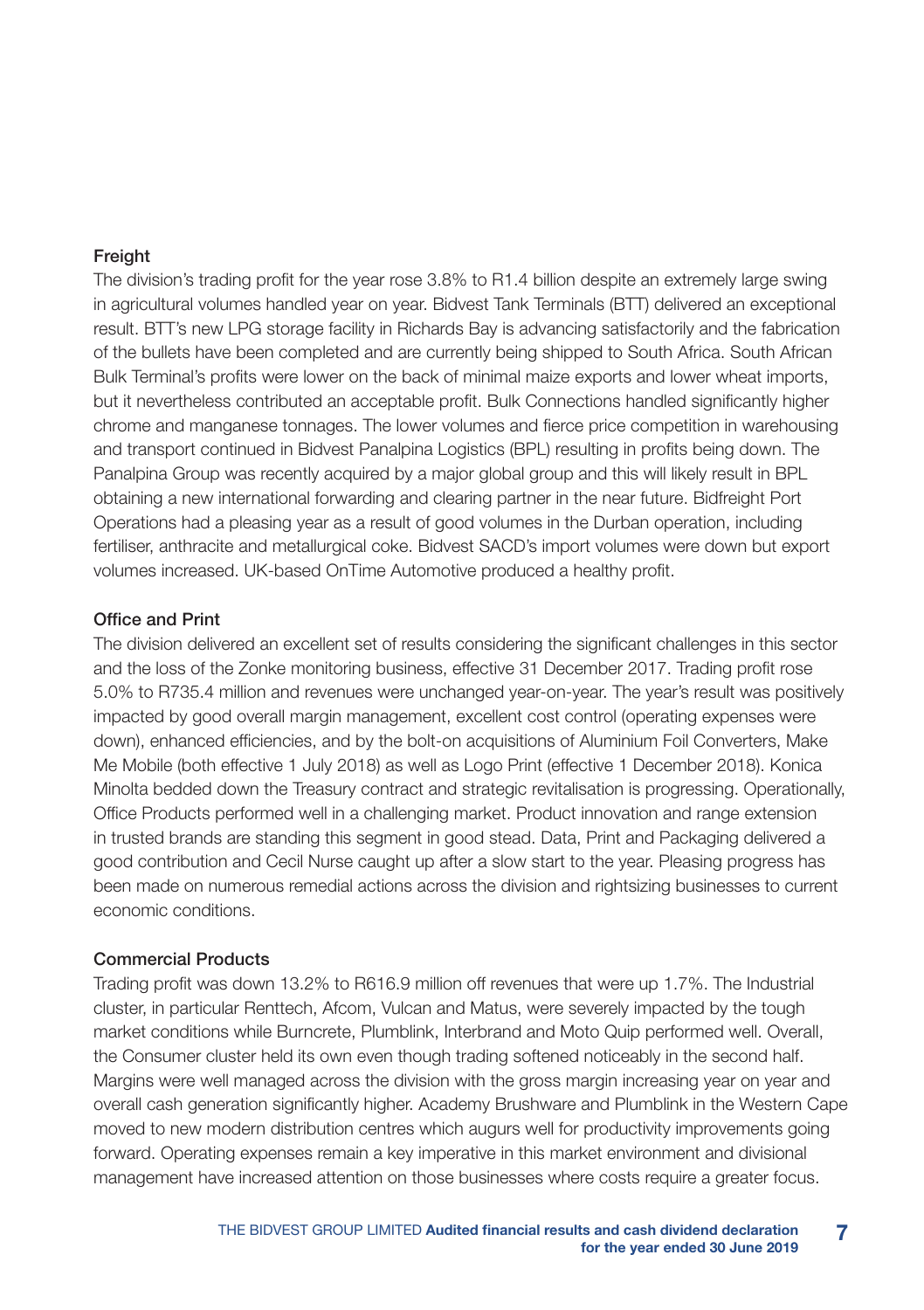#### Financial Services

Trading profit for the year was 7.5% down at R584.5 million. Bidvest Bank had a reasonable year despite no contribution from any new large fleet full maintenance lease contracts and certain large contracts are in run-down. Vehicle deliveries in terms of the new Transnet heavy commercial vehicle contract only commenced in the new financial year. Deposits were 15.4% higher with the fledgling business and personal banking offering showing pleasing signs of growth. The investment portfolios ended the year significantly down in the context of a poor JSE market performance. There were pleasing results from Compendium, FinGlobal and Tradeflow. Bidvest Insurance had a disappointing year and has realigned its offering. The fast-growing life insurance activities continue to cause new business strain.

Post year-end, on 15 July 2019, it was announced that Bidvest had entered into an agreement to acquire 100% of Eqstra Fleet Management and Logistics. The acquisition is for an enterprise value consideration of R3.1 billion, including an equity value of R1.3 billion, calculated as at 31 August 2018. The acquisition is subject to normal approvals and conditions precedent.

#### Automotive

Notwithstanding trading conditions that have shown no respite this financial year, this division did well to grow trading profit to R609.0 million, or 1.1%, while overall revenues declined 5.1%. Bidvest Car Rental delivered a pleasing turnaround in trading profit following a very poor performance in the prior year. Fleet utilisation improved and reasonable rental rate increases were achieved. The national new vehicle dealer market volume decreased year on year by 3.2% (source: Lightstone) and demand for new passenger cars, especially the luxury brands, remained under pressure. McCarthy dealers sold 5.3% fewer new vehicles. Difficult conditions remain in the used car market with owners driving vehicles for longer periods of time, leading to lower stock availability, a decline in residual values, and an increased gap between trade-in and finance settlement values. These have all resulted in pressure on gross margins. A focus on rightsizing the business to current levels of activity is crucial and management is continuing to enforce a more balanced business mix.

#### **Electrical**

Results reflect the very difficult trading year which has seen a near-decimation of the building industry and challenging mining sector. Trading profit declined by 14.2% to R257.7 million, with revenues down 5.5%. Pleasingly, the overall gross margin improved. The traditional Voltex business performed well while the vertical integration strategy of Cabstrut yielded benefit. The project-type businesses generally struggled with little activity and numerous delays. Electech delivered a good result as its renewable business grew nicely. Invirotel supplied pre-paid electricity meters to Eskom and City Power which offer electricity vending opportunities in the future. Encouragingly, a pick-up in housing and infrastructure work by a few municipalities was noted.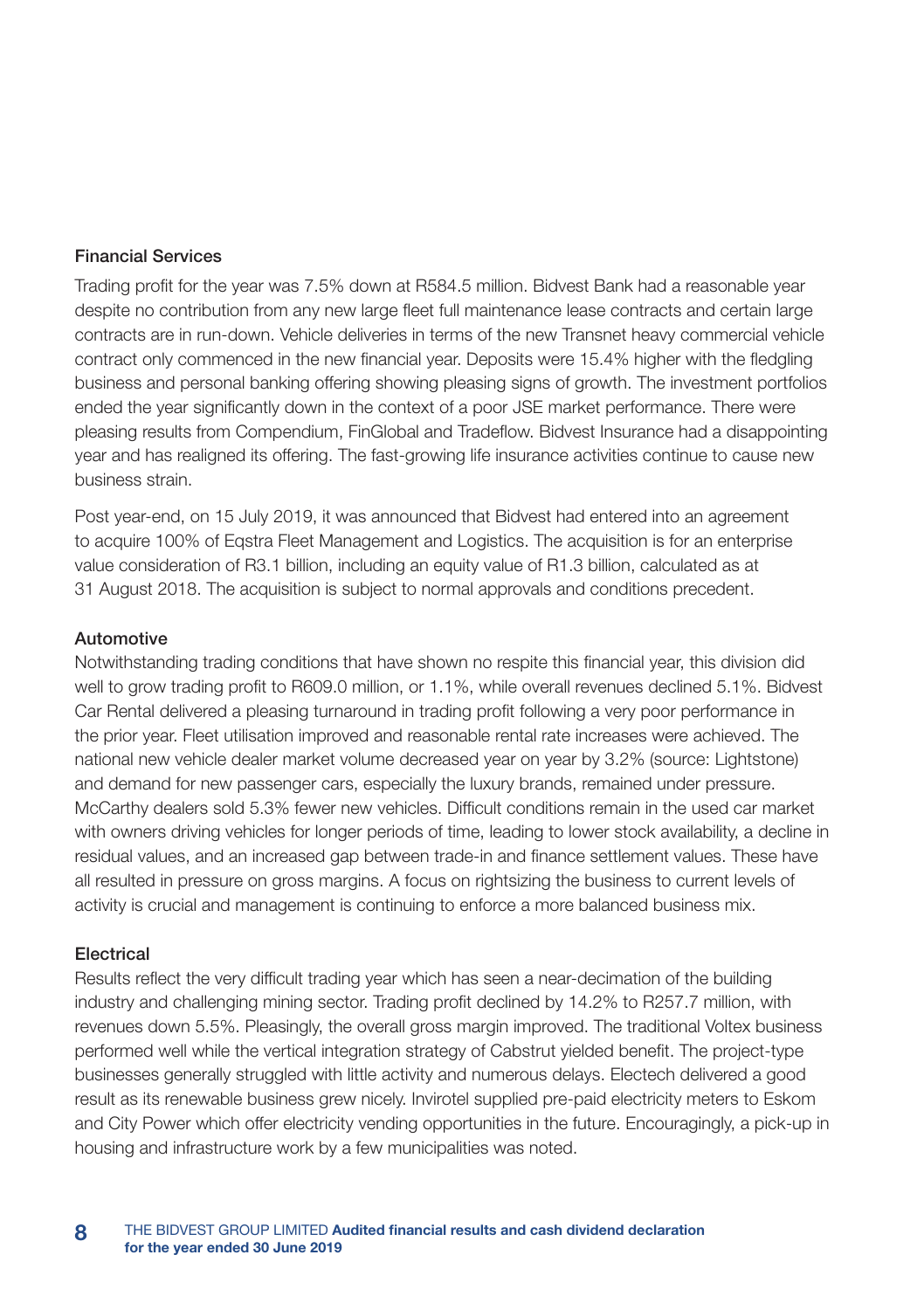#### Bidvest Properties and Corporate

Bidvest Properties delivered another strong result with trading profit up 14.7% to R545.4 million. The portfolio comprises 112 properties with a carrying value of R3.3 billion but an estimated market value of R7.5 billion.

Early in the period under review, Bidvest sold its remaining shares in Bidcorp and recognised a profit. MIAL was valued at USD86 million, representing the fair value less cost to sell per the signed agreement. The Namibian operations and The Mansfield Group performed poorly.

### **Directorate**

In accordance with the section 3.59 of the JSE Listings Requirements, the board of directors of the Group advised shareholders that Ms CWL (Lorato) Phalatse stepped down as a non-executive director of the Group, with effect from 30 April 2019. The lead independent director, Mr EK Diack, will act as chairman until such time as a replacement is appointed.

Ms CWN (Nosipho) Molope resigned from the board, effective 31 March 2019 and Mr DDB (Doug) Band retired at the 28 November 2018 AGM.

Further, with effect from 1 July 2019, Mr BF (Bonang) Mohale was appointed as an independent non-executive director.

For and on behalf of the board

EK Diack LP Ralphs *Chairman Chief executive*

Johannesburg 2 September 2019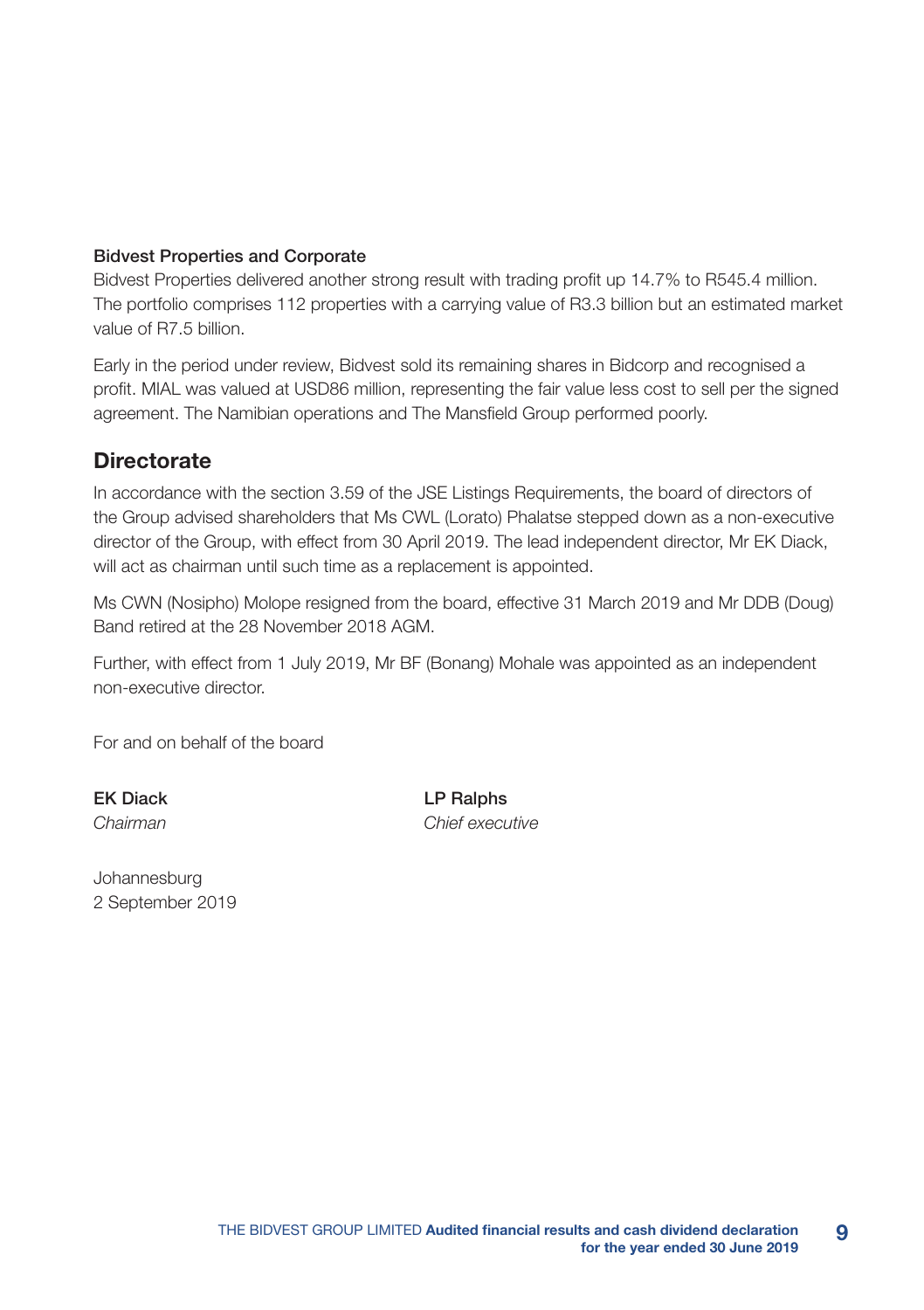### Dividend declaration

In line with the Group dividend policy, the directors have declared a final gross cash dividend of 318 cents (254.4000 cents net of dividend withholding tax, where applicable) per ordinary share for the year ended 30 June 2019 to those members registered on the record date, being Friday, 20 September 2019. This brings the total dividend for the year to 600 cents per share (2018: 556 cents).

The dividend has been declared from income reserves. A dividend withholding tax of 20% will be applicable to all shareholders who are not exempt.

| Share code:                           | RVT                          |
|---------------------------------------|------------------------------|
| ISIN:                                 | ZAE000117321                 |
| Company registration number:          | 1946/021180/06               |
| Company tax reference number:         | 9550162714                   |
| Gross cash dividend amount per share: | 318.0                        |
| Net dividend amount per share:        | 254,4000                     |
| Issued shares at declaration date:    | 339 078 662                  |
| Declaration date:                     | Monday, 2 September 2019     |
| Last day to trade cum dividend:       | Tuesday, 17 September 2019   |
| First day to trade ex-dividend:       | Wednesday, 18 September 2019 |
| Record date:                          | Friday, 20 September 2019    |
| Payment date:                         | Monday, 23 September 2019    |

Share certificates may not be dematerialised or rematerialised between Wednesday, 18 September 2019, and Friday, 20 September 2019, both days inclusive.

For and on behalf of the board

Ilze Roux *Company Secretary*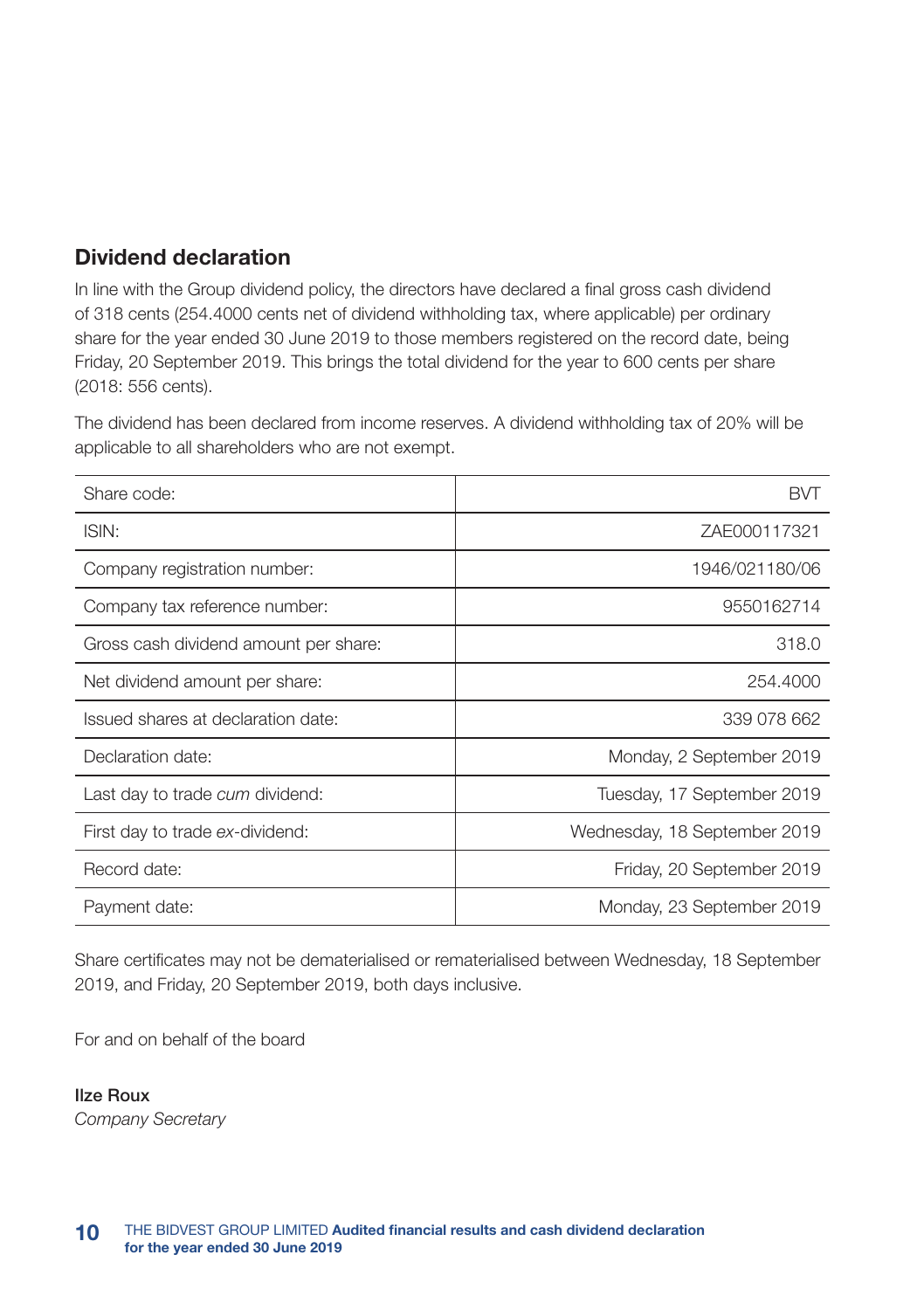

### Independent auditor's report on the summarised consolidated financial statements

To the Shareholders of The Bidvest Group Limited

#### Opinion

The summarised consolidated financial statements of The Bidvest Group Limited, set out on pages 13 to 34 of The Bidvest Group Limited audited financial results and cash dividend declaration, which comprise the summarised consolidated statement of financial position as at 30 June 2019, the summarised consolidated income statement, the summarised consolidated statement of other comprehensive income, the summarised consolidated statement of changes in equity and the summarised consolidated statement of cash flows for the year then ended, and related notes, are derived from the audited consolidated financial statements of The Bidvest Group Limited for the year ended 30 June 2019.

In our opinion, the accompanying summarised consolidated financial statements are consistent, in all material respects, with the audited consolidated financial statements, in accordance with the JSE Limited's (JSE) requirements for summarised financial statements, as set out in the note "Basis of presentation of summarised consolidated financial statements" to the summarised consolidated financial statements, and the requirements of the Companies Act of South Africa as applicable to summarised financial statements.

#### Summarised consolidated financial statements

The summarised consolidated financial statements do not contain all the disclosures required by International Financial Reporting Standards and the requirements of the Companies Act of South Africa as applicable to annual financial statements. Reading the summarised consolidated financial statements and the auditor's report thereon, therefore, is not a substitute for reading the audited consolidated financial statements and the auditor's report thereon.

#### The audited consolidated financial statements and our report thereon

We expressed an unmodified audit opinion on the audited consolidated financial statements in our report dated 30 August 2019. That report also includes communication of key audit matters. Key audit matters are those matters that, in our professional judgement, were of most significance in our audit of the consolidated financial statements of the current period.

#### Director's responsibility for the summarised consolidated financial statements

The directors are responsible for the preparation of the summarised consolidated financial statements in accordance with the JSE's requirements for summarised financial statements, set out in the note "Basis of presentation of summarised consolidated financial statements" to the summarised consolidated financial statements, and the requirements of the Companies Act of South Africa as applicable to summarised financial statements.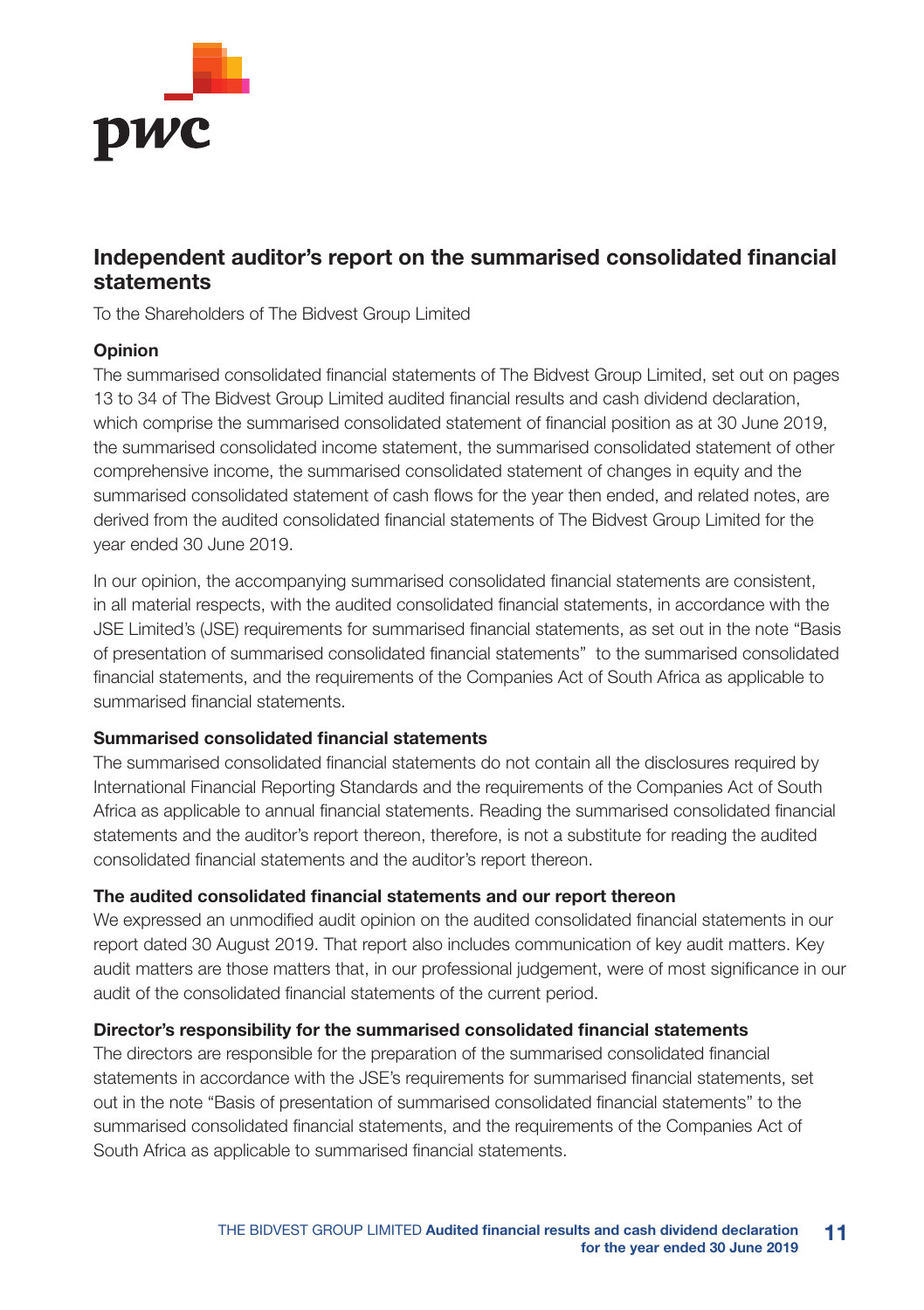#### Auditor's responsibility

Our responsibility is to express an opinion on whether the summarised consolidated financial statements are consistent, in all material respects, with the audited consolidated financial statements based on our procedures, which were conducted in accordance with International Standard on Auditing (ISA) 810 (Revised), *Engagements to Report on Summary Financial Statements.*

Priewaterhavelospers Inc.

PricewaterhouseCoopers Inc. Director: C West Registered Auditor Johannesburg 2 September 2019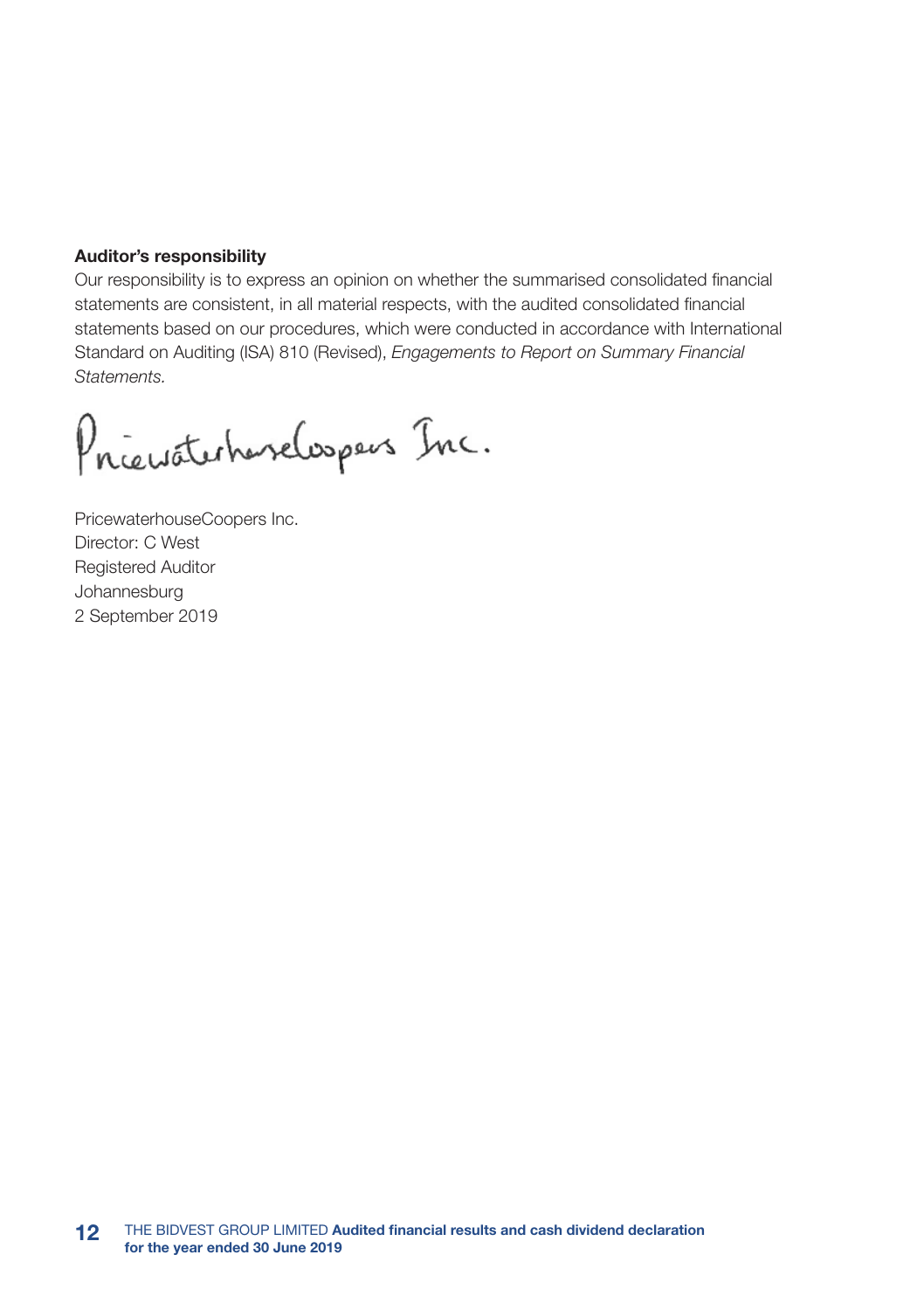# Summarised consolidated income statement

| R'000                                                                                                                                              | <b>Year ended</b><br>30 June<br>2019<br><b>Audited</b> | Year ended<br>30 June<br>2018<br><b>Audited</b> | $\frac{0}{0}$<br>Change        |
|----------------------------------------------------------------------------------------------------------------------------------------------------|--------------------------------------------------------|-------------------------------------------------|--------------------------------|
| Revenue<br>Cost of revenue                                                                                                                         | 77 152 384<br>(54142671)                               | 76 963 472<br>(54 716 818)                      | 0.2<br>(1.0)                   |
| Gross profit<br>Operating expenses<br>Other income<br>Income from investments                                                                      | 23 009 713<br>(16952252)<br>310 208<br>368 258         | 22 246 654<br>(16199932)<br>319 558<br>142 795  | 3.4<br>4.6<br>(2.9)<br>157.9   |
| <b>Trading profit</b><br>Share-based payment expense<br>Acquisition costs and customer contracts<br>amortisation<br>Net capital items <sup>#</sup> | 6735927<br>(190109)<br>(65 858)<br>(787 102)           | 6 509 075<br>(154986)<br>(82901)<br>(351977)    | 3.5<br>22.7<br>(20.6)<br>123.6 |
| Profit before finance charges<br>and associate income<br>Net finance charges                                                                       | 5 692 858<br>(1054933)                                 | 5919211<br>(1020730)                            | (3.8)<br>3.4                   |
| Finance income<br>Finance charges                                                                                                                  | 180 461<br>(1235394)                                   | 158 709<br>(1179439)                            |                                |
| Share of profit of associates                                                                                                                      | 583 198                                                | 423 729                                         | 37.6                           |
| Current year earnings<br>Net capital items                                                                                                         | 592 104<br>(8906)                                      | 431 857<br>(8128)                               | 37.1                           |
| Profit before taxation<br>Taxation                                                                                                                 | 5 221 123<br>(1417193)                                 | 5 322 210<br>(1436597)                          | (1.9)<br>(1.4)                 |
| Profit for the year                                                                                                                                | 3803930                                                | 3 885 613                                       |                                |
| Attributable to:<br>Shareholders of the Company<br>Non-controlling interest                                                                        | 3 775 282<br>28 648                                    | 3817996<br>67 617                               | (1.1)<br>(57.6)                |
| Basic earnings per share (cents)<br>Diluted basic earnings per share (cents)                                                                       | 3803930<br>1 1 1 9.4<br>1 1 1 6.4                      | 3 885 613<br>1 137.3<br>1 132.4                 | (2.1)<br>(1.6)<br>(1.4)        |

*# Refer to the headline earnings calculation for further details.*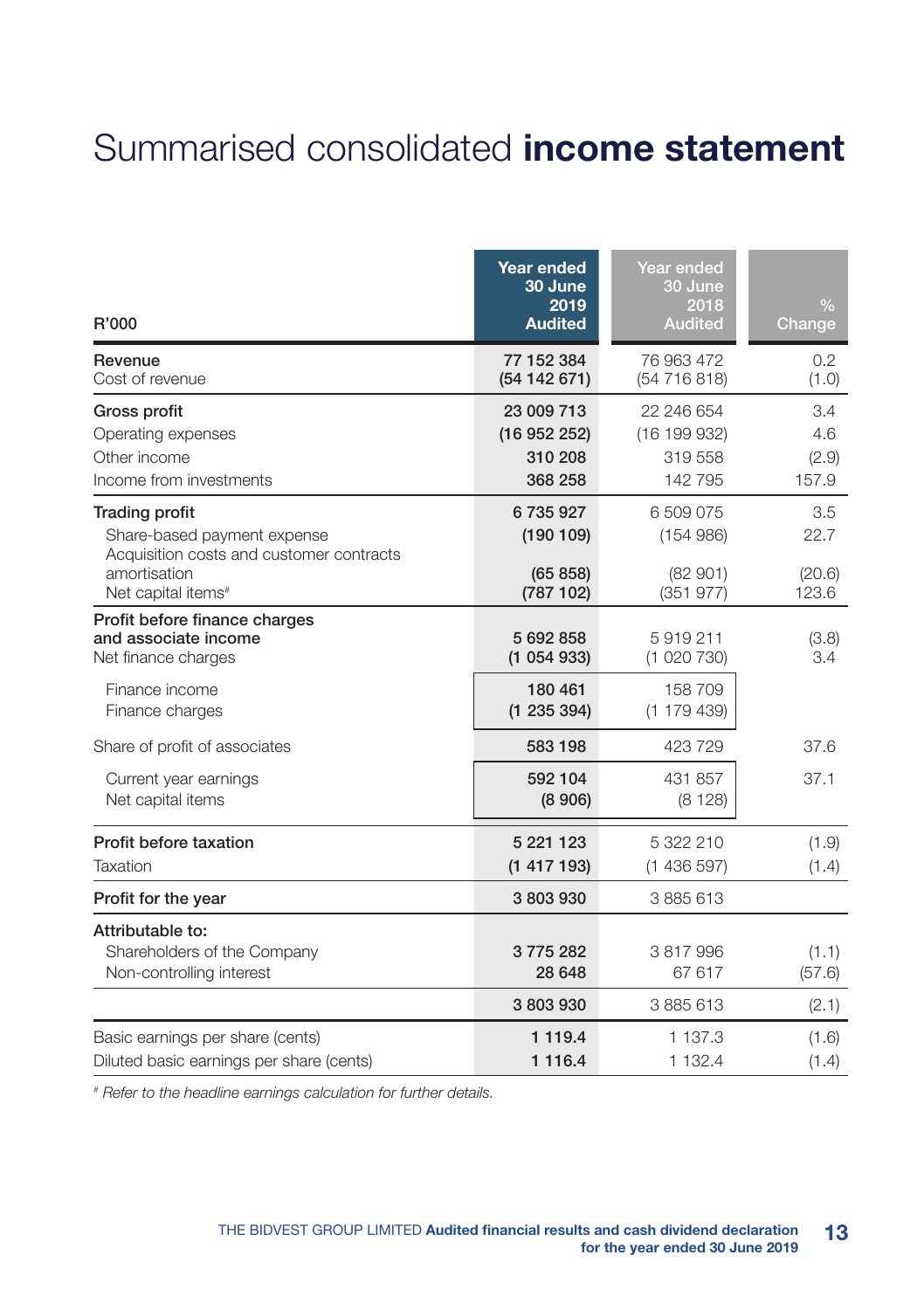## Summarised consolidated income statement (continued)

| R'000                                           | Year ended<br>30 June<br>2019<br><b>Audited</b> | Year ended<br>30 June<br>2018<br><b>Audited</b> | $\frac{0}{0}$<br>Change |
|-------------------------------------------------|-------------------------------------------------|-------------------------------------------------|-------------------------|
| Supplementary information                       |                                                 |                                                 |                         |
| Normalised headline earnings per share (cents)* | 1 320.0                                         | 1 254.9                                         | 5.2                     |
| Headline earnings per share (cents)             | 1 352.1                                         | 1 231.6                                         | 9.8                     |
| Diluted headline earnings per share (cents)     | 1 348.4                                         | 1 226.3                                         | 10.0                    |
| Shares in issue                                 |                                                 |                                                 |                         |
| Total ('000)                                    | 338 382                                         | 336 766                                         |                         |
| Weighted ('000)                                 | 337 245                                         | 335 718                                         |                         |
| Diluted weighted ('000)                         | 338 164                                         | 337 161                                         |                         |
| Dividends per share (cents)                     | 600.0                                           | 556.0                                           | 7.9                     |
| Interim                                         | 282.0                                           | 255.0                                           | 10.6                    |
| Final                                           | 318.0                                           | 301.0                                           | 5.6                     |

*\* Normalised headline earnings per share excludes acquisition cost, amortisation of acquired customer contracts and the non-cash share of Comair's SAA settlement.*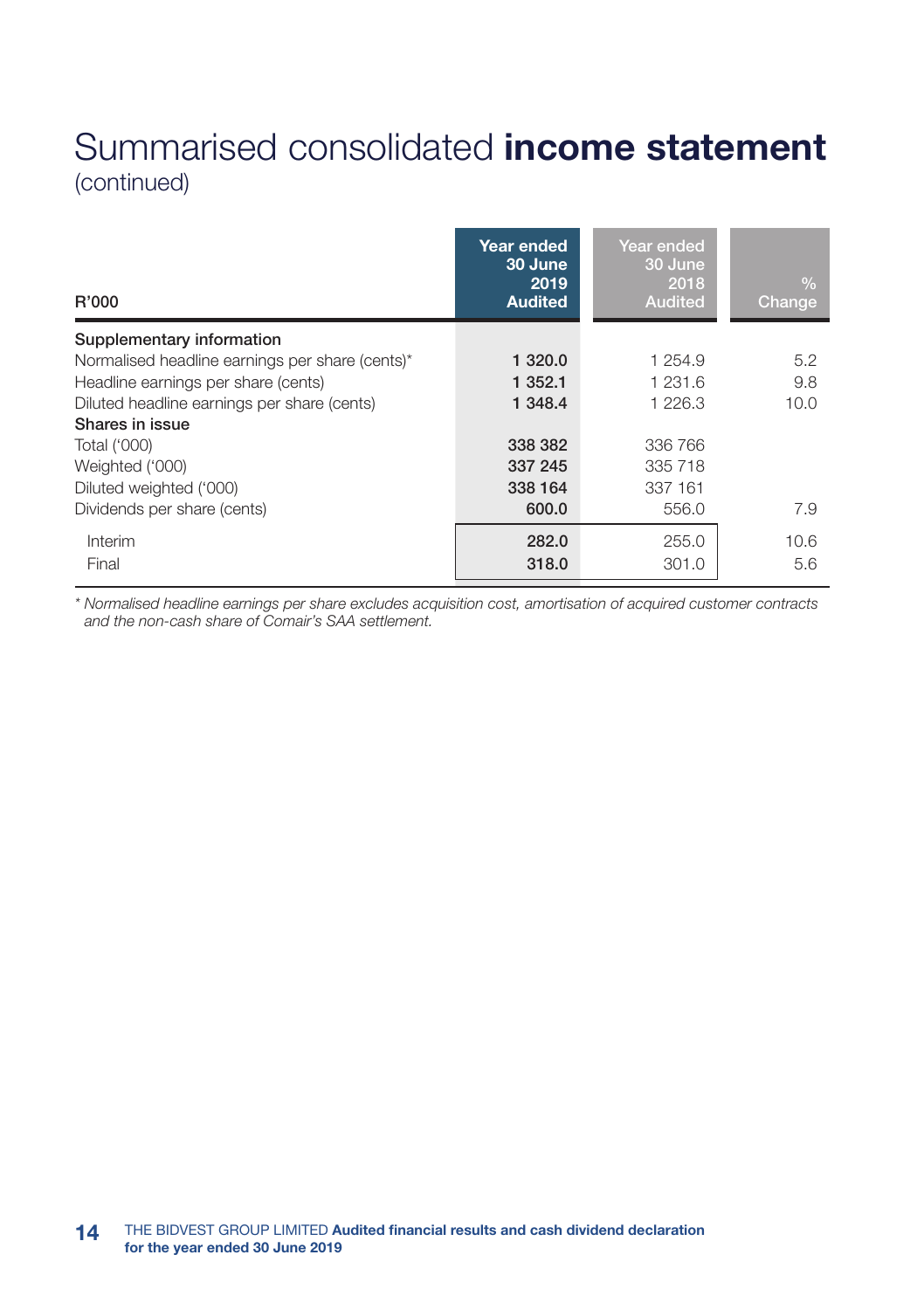| R'000                                                                                                                                   | Year ended<br>30 June<br>2019<br><b>Audited</b> | Year ended<br>30 June<br>2018<br><b>Audited</b> | $\%$<br>Change |
|-----------------------------------------------------------------------------------------------------------------------------------------|-------------------------------------------------|-------------------------------------------------|----------------|
| Headline earnings                                                                                                                       |                                                 |                                                 |                |
| The following adjustments to profit attributable<br>to shareholders were taken into account in the<br>calculation of headline earnings: |                                                 |                                                 |                |
| Profit attributable to shareholders of the Company                                                                                      | 3775282                                         | 3817996                                         | (1.1)          |
| Impairment of property, plant and equipment;<br>goodwill and intangible assets                                                          | 10 299                                          | 12 840                                          |                |
| Property, plant and equipment <sup>#</sup>                                                                                              | 9580                                            | 3311                                            |                |
| Goodwill#<br>Intangible assets#                                                                                                         | 1 648                                           | 15 258<br>1 1 1 5                               |                |
| <b>Taxation effect</b>                                                                                                                  | (196)                                           |                                                 |                |
| Non-controlling interest                                                                                                                | (733)                                           | (6844)                                          |                |
| Net loss on disposal of interests in subsidiaries and<br>disposal and closure of businesses                                             | 175 030                                         | 155 828                                         |                |
| Loss on disposal and closure#                                                                                                           | 202 250                                         | 188 635                                         |                |
| Impairment of disposal group assets held for sale <sup>#</sup>                                                                          |                                                 | 39 323                                          |                |
| <b>Taxation effect</b>                                                                                                                  | (23947)                                         | (37 407)                                        |                |
| Non-controlling interest                                                                                                                | (3 273)                                         | (34723)                                         |                |
| Net loss on disposal and remeasurement to<br>recoverable fair value of associates                                                       | 622 900                                         | 234 338                                         |                |
| Remeasurement to recoverable fair value of<br>associate#<br>Net (gain)/loss on change in shareholding in                                | 623 941                                         | 248709                                          |                |
| associates <sup>#</sup>                                                                                                                 | (1041)                                          | (2981)                                          |                |
| Non-controlling interest                                                                                                                |                                                 | (11 390)                                        |                |
| Net gain on disposal of property, plant<br>and equipment and intangible assets                                                          | (19 016)                                        | (24185)                                         |                |
| Property, plant and equipment <sup>#</sup>                                                                                              | (28192)                                         | (39796)                                         |                |
| Intangible assets#                                                                                                                      | (4249)                                          | (15895)                                         |                |
| <b>Taxation effect</b>                                                                                                                  | 11 554                                          | 1 400                                           |                |
| Non-controlling interest                                                                                                                | 1871                                            | 30 106                                          |                |
| Compensation received on loss or impairment of<br>property, plant and equipment                                                         | (13630)                                         | (70 263)                                        |                |
| Compensation received#                                                                                                                  | (16 835)                                        | (85 702)                                        |                |
| <b>Taxation effect</b>                                                                                                                  | 3 2 0 5                                         | 15 439                                          |                |
| Non-headline items included in equity accounted<br>earnings of associated companies                                                     | 8906                                            | 8 1 2 8                                         |                |
| <b>Headline earnings</b>                                                                                                                | 4 559 771                                       | 4 134 682                                       | 10.3           |

*# Items above included as capital items on summarised consolidated income statement.*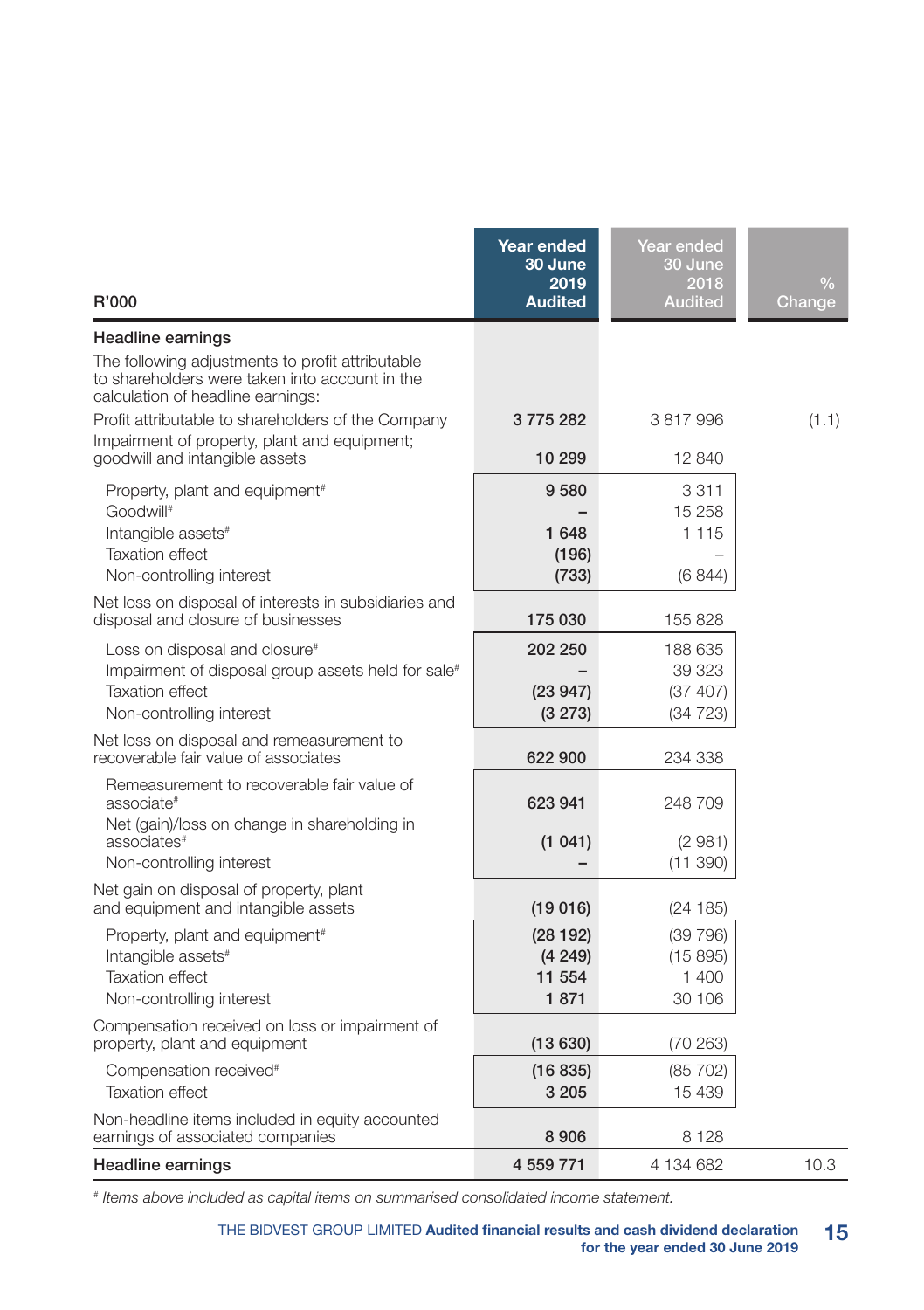| R'000                                                                                                                                                                                                                                                                                                                                                                                                                                                                                                                                                                                                                                                                                                                         | Year ended<br>30 June<br>2019<br><b>Audited</b> | Year ended<br>30 June<br>2018<br><b>Audited</b> |
|-------------------------------------------------------------------------------------------------------------------------------------------------------------------------------------------------------------------------------------------------------------------------------------------------------------------------------------------------------------------------------------------------------------------------------------------------------------------------------------------------------------------------------------------------------------------------------------------------------------------------------------------------------------------------------------------------------------------------------|-------------------------------------------------|-------------------------------------------------|
| Normalised headline earnings per share                                                                                                                                                                                                                                                                                                                                                                                                                                                                                                                                                                                                                                                                                        |                                                 |                                                 |
| Normalised headline earnings per share is a measurement used by<br>the chief operating decision-maker, Lindsay Ralphs. The calculation<br>of normalised headline earnings per share excludes acquisition costs<br>and amortisation of acquired customer contracts and is based on<br>the normalised headline profit attributable to ordinary shareholders,<br>divided by the weighted average number of ordinary shares in<br>issue during the year. The Group's non-cash share of Comair's SAA<br>travel agent incentive scheme settlement has been included in the<br>calculation of normalised headline earnings in the current period.<br>The presentation of normalised headline earnings is not an IFRS<br>requirement. |                                                 |                                                 |
| Headline earnings                                                                                                                                                                                                                                                                                                                                                                                                                                                                                                                                                                                                                                                                                                             | 4 559 771                                       | 4 134 682                                       |
| Acquisition costs                                                                                                                                                                                                                                                                                                                                                                                                                                                                                                                                                                                                                                                                                                             | 22.940                                          | 50 190                                          |
| Amortisation of customer contracts                                                                                                                                                                                                                                                                                                                                                                                                                                                                                                                                                                                                                                                                                            | 42918                                           | 32 711                                          |
| Non-cash share of Comair's SAA travel agent incentive scheme<br>settlement<br><b>Taxation effect</b>                                                                                                                                                                                                                                                                                                                                                                                                                                                                                                                                                                                                                          | (167950)<br>(5883)                              | (4522)                                          |
| Normalised headline earnings                                                                                                                                                                                                                                                                                                                                                                                                                                                                                                                                                                                                                                                                                                  | 4 4 5 1 7 9 6                                   | 4 213 061                                       |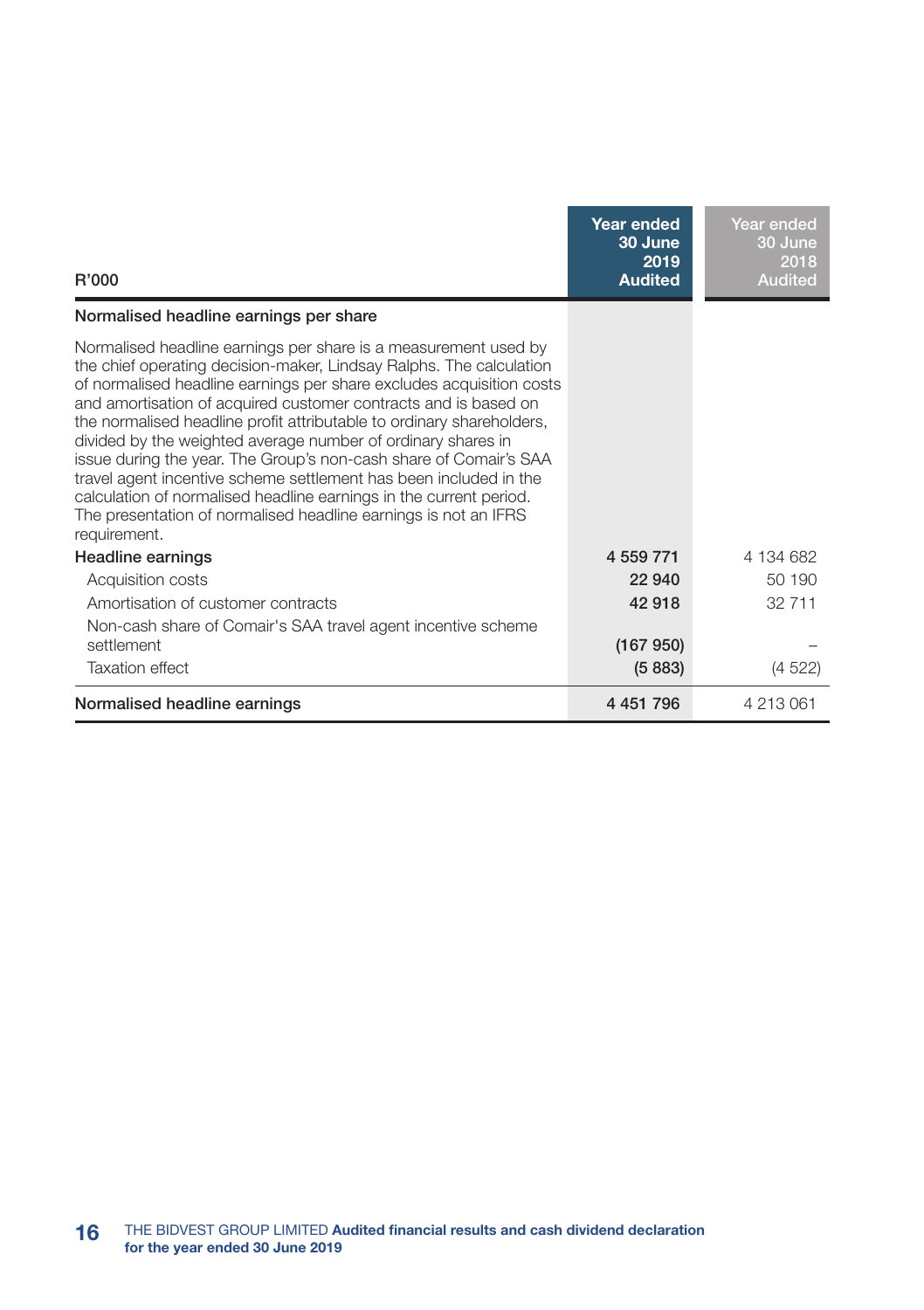## Summarised consolidated statement of other comprehensive income

| R'000                                                                                                                                                                                                                                                     | <b>Year ended</b><br>30 June<br>2019<br><b>Audited</b> | Year ended<br>30 June<br>2018<br><b>Audited</b> |
|-----------------------------------------------------------------------------------------------------------------------------------------------------------------------------------------------------------------------------------------------------------|--------------------------------------------------------|-------------------------------------------------|
| Profit for the year<br>Other comprehensive income/(expense) net of taxation                                                                                                                                                                               | 3803930                                                | 3 885 613                                       |
| Items that may be reclassified subsequently to profit or loss<br>Decrease in foreign currency translation reserve<br>Exchange differences arising during the year<br>Decrease in fair value of cash flow hedges                                           | (38166)<br>(11044)<br>(12617)                          | (38783)<br>(31331)<br>(7452)                    |
| Fair value loss arising during the period<br>Taxation effect for the year                                                                                                                                                                                 | (17523)<br>4 9 0 6                                     | (10350)<br>2898                                 |
| Share of other comprehensive income of associates                                                                                                                                                                                                         | (14505)                                                |                                                 |
| Other comprehensive income transferred to profit or loss<br>Realisation of exchange differences on disposal of subsidiaries<br>and or associates                                                                                                          | (42903)                                                |                                                 |
| Items that will not be reclassified subsequently to profit or loss<br>Changes in the fair value of financial assets recognised through<br>other comprehensive income^<br>Share of other comprehensive income of associates<br>Defined benefit obligations | 23849<br>677<br>(679)                                  | (3111)<br>2031                                  |
| Net remeasurement of defined benefit obligations during the year<br>Taxation effect for the year                                                                                                                                                          | (943)<br>264                                           | 2920<br>(889)                                   |
| Total comprehensive income for the year                                                                                                                                                                                                                   | 3746708                                                | 3 845 750                                       |
| Attributable to:<br>Shareholders of the Company<br>Non-controlling interest                                                                                                                                                                               | 3718156<br>28 552                                      | 3785885<br>59865                                |
|                                                                                                                                                                                                                                                           | 3746708                                                | 3845750                                         |

*^ Changes in the fair value of equity instruments elected as FVOCI have been reclassified for comparative purposes.*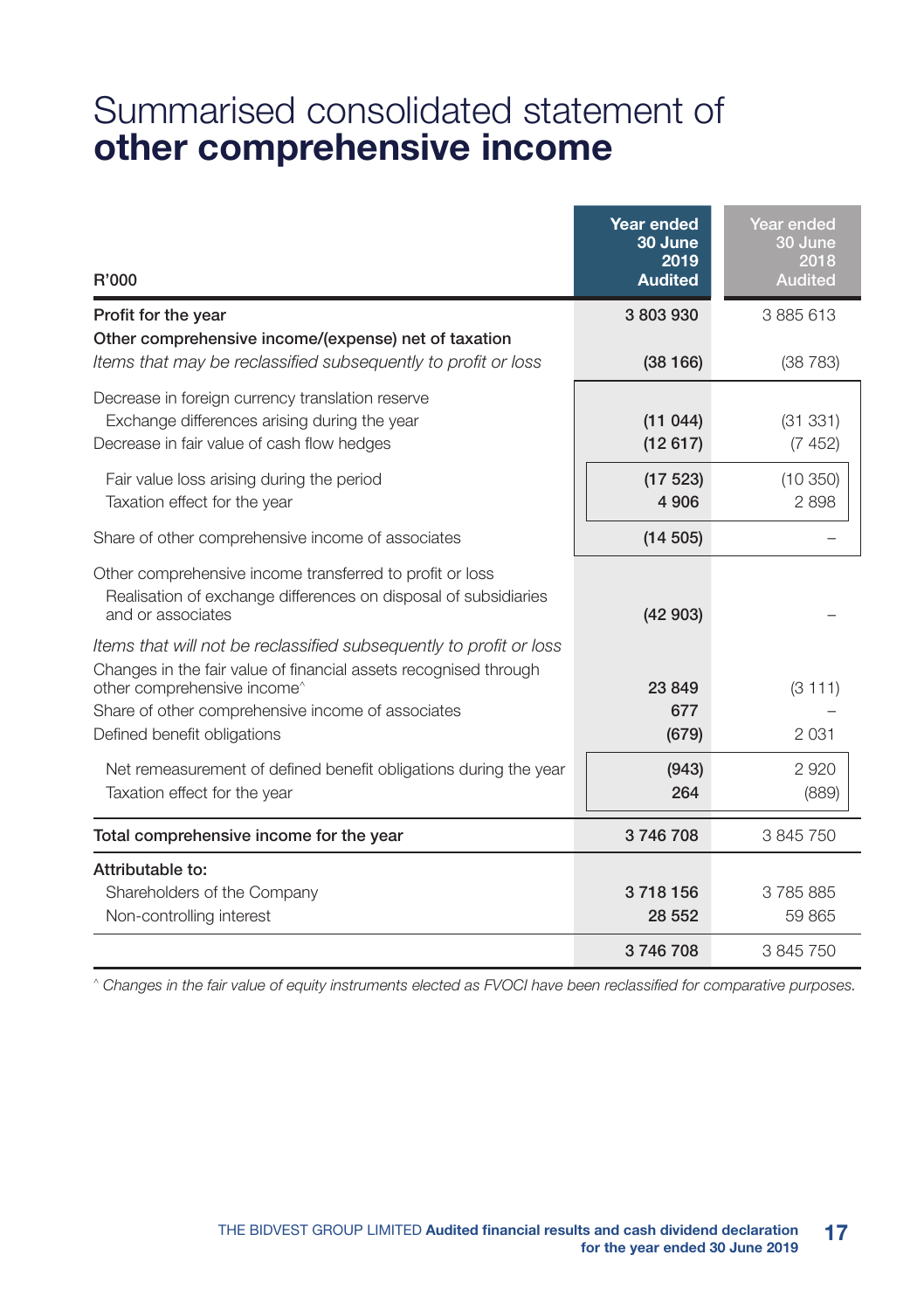## Summarised consolidated statement of cash flows

| R'000<br>Cash flows from operating activities                                                                                                                                                                                                                                                                                  | Year ended<br>30 June<br>2019<br><b>Audited</b><br>2 580 285                          | Year ended<br>30 June<br>2018<br>Re-presented<br>Audited*<br>5 386 455              |
|--------------------------------------------------------------------------------------------------------------------------------------------------------------------------------------------------------------------------------------------------------------------------------------------------------------------------------|---------------------------------------------------------------------------------------|-------------------------------------------------------------------------------------|
| Profit before finance charges and associate income<br>Dividends from associates<br>Acquisition costs<br>Depreciation and amortisation<br>Remeasurement to recoverable fair value of associates<br>Other cash and non-cash items                                                                                                | 5 692 858<br>155 889<br>22 940<br>1 698 014<br>623 941<br>(17008)                     | 5919211<br>206 725<br>50 190<br>1 680 638<br>248 709<br>156 983                     |
| Cash generated by operations before changes in working capital<br>Changes in working capital<br>Decrease in inventories<br>Increase in trade receivables<br>Increase in banking and other advances<br>(Decrease)/increase in trade and other payables and provisions<br>Increase in amounts owed to bank depositors            | 8176634<br>(1 107 708)<br>44 123<br>(99 242)<br>(764085)<br>(1074852)<br>786 348      | 8 262 456<br>1 523 258<br>45 270<br>(776913)<br>(421 236)<br>1 467 099<br>1 209 038 |
| Cash generated by operations<br>Net finance charges paid<br><b>Taxation paid</b><br>Dividends paid by the Company<br>Dividends paid by subsidiaries<br>- Non-controlling shareholders<br>- Put-call option holders                                                                                                             | 7 068 926<br>(1 047 056)<br>(1 422 308)<br>(1964229)<br>(55048)<br>(51 207)<br>(3841) | 9785714<br>(1038799)<br>(1 297 155)<br>(1740197)<br>(323 108)<br>(319984)<br>(3124) |
| Cash effects of investment activities<br>Net (acquisition)/disposal of vehicle rental fleet<br>Net additions to property, plant and equipment<br>Net additions to intangible assets<br>Acquisition of subsidiaries, businesses, associates and investments<br>Disposal of subsidiaries, businesses, associates and investments | (3281913)<br>(243334)<br>(2 198 170)<br>(160245)<br>(2 253 448)<br>1 573 284          | (5872506)<br>73 245<br>(2204353)<br>(102 044)<br>(3 704 932)<br>65 578              |
| Cash effects of financing activities<br>Settlement of puttable non-controlling interest liability<br>Transactions with non-controlling interests<br>Borrowings raised<br>Borrowings repaid                                                                                                                                     | (766609)<br>(16 500)<br>(757645)<br>3 1 2 4 0 0 4<br>(3116468)                        | 253 211<br>3 669 023<br>(3415812)                                                   |
| Net decrease in cash and cash equivalents<br>Net cash and cash equivalents at the beginning of the year<br>Net cash and cash equivalents arising on consolidation of the<br><b>Bidvest Education Trust</b><br>Net cash and cash equivalents of disposal groups held for sale<br>Exchange rate adjustment                       | (1 468 237)<br>3514398<br>(11638)                                                     | (232 840)<br>3886417<br>23 094<br>(122651)<br>(39622)                               |
| Net cash and cash equivalents at end of the year                                                                                                                                                                                                                                                                               | 2 0 34 5 23                                                                           | 3514398                                                                             |
| Net cash and cash equivalents comprise:<br>Cash and cash equivalents<br>Bank overdrafts included in short-term portion of interest-bearing<br>borrowings                                                                                                                                                                       | 6617075<br>(4 582 552)                                                                | 6 168 293<br>(2653895)                                                              |
|                                                                                                                                                                                                                                                                                                                                | 2 0 3 4 5 2 3                                                                         | 3514398                                                                             |

*\*Refer to page 33*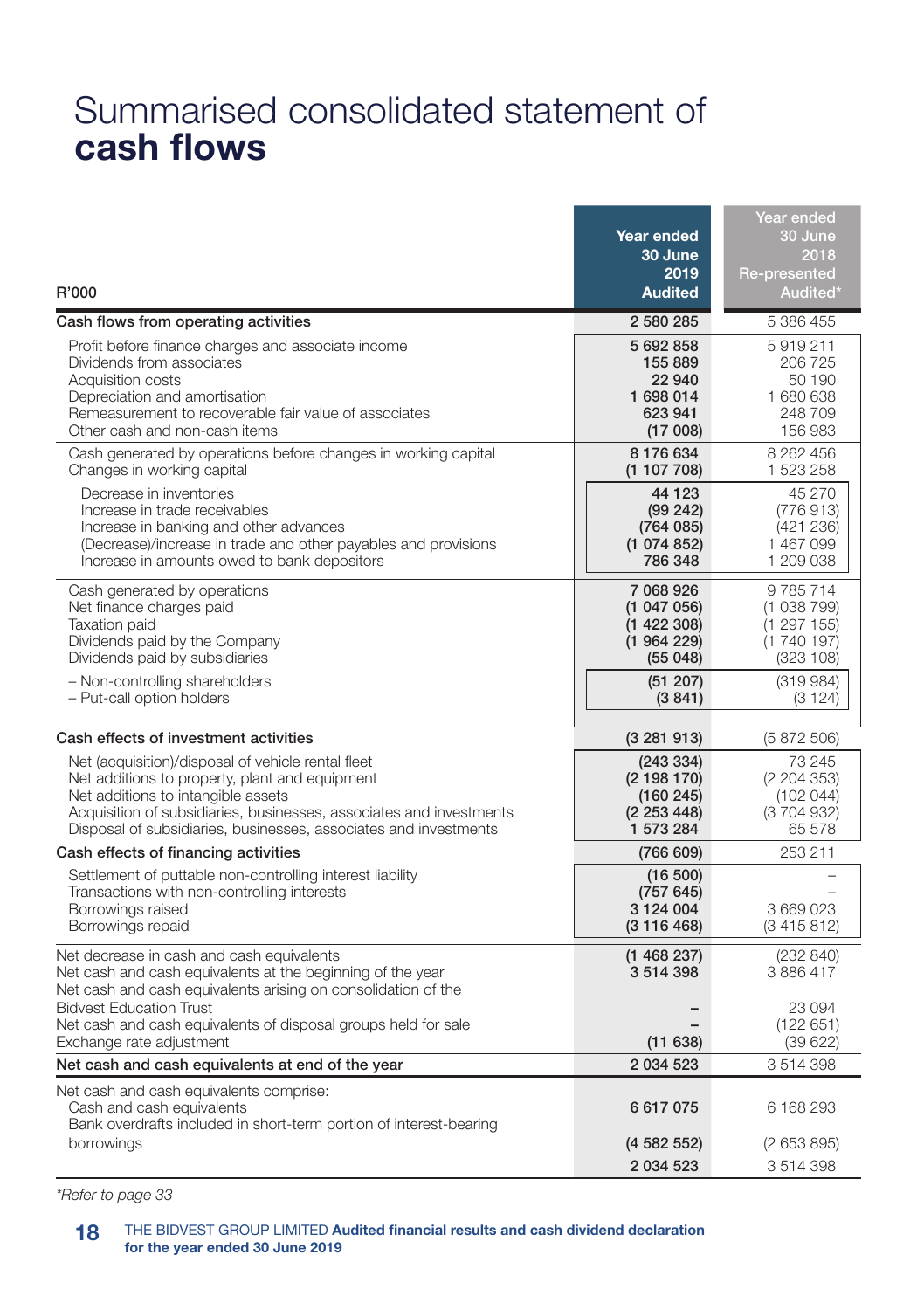## Summarised consolidated statement of financial position

| R'000                                                                                                                                                                                                                                                          | <b>Year ended</b><br>30 June<br>2019<br><b>Audited</b>                                                      | Year ended<br>30 June<br>2018<br><b>Audited</b>                                                           |
|----------------------------------------------------------------------------------------------------------------------------------------------------------------------------------------------------------------------------------------------------------------|-------------------------------------------------------------------------------------------------------------|-----------------------------------------------------------------------------------------------------------|
| <b>ASSETS</b><br>Non-current assets                                                                                                                                                                                                                            | 31 011 664                                                                                                  | 28 950 541                                                                                                |
| Property, plant and equipment<br>Intangible assets<br>Goodwill<br>Deferred taxation assets<br>Defined benefit pension surplus<br>Interest in associates<br>Life assurance fund<br>Investments<br>Banking and other advances                                    | 12 048 736<br>3 378 627<br>5 424 027<br>845 421<br>241 390<br>5 803 569<br>44 175<br>1 732 951<br>1 492 768 | 11 173 458<br>3 367 806<br>4 447 769<br>761 368<br>224 577<br>5 342 027<br>21 324<br>2 802 905<br>809 307 |
| <b>Current assets</b>                                                                                                                                                                                                                                          | 30 834 644                                                                                                  | 29 131 418                                                                                                |
| Vehicle rental fleet<br>Inventories<br>Short-term portion of banking and other advances<br>Short-term portion of investments<br>Trade and other receivables                                                                                                    | 1 277 803<br>8 558 967<br>1 162 407<br>1 211 481<br>11 724 064                                              | 1 205 591<br>8 515 551<br>1 082 937<br>12 033 937                                                         |
| Taxation<br>Cash and cash equivalents                                                                                                                                                                                                                          | 282 847<br>6617075                                                                                          | 125 109<br>6 168 293                                                                                      |
| Disposal group assets held for sale                                                                                                                                                                                                                            |                                                                                                             | 253 919                                                                                                   |
| <b>Total assets</b>                                                                                                                                                                                                                                            | 61 846 308                                                                                                  | 58 335 878                                                                                                |
| <b>EQUITY AND LIABILITIES</b><br>Capital and reserves                                                                                                                                                                                                          | 25 922 832                                                                                                  | 24 980 709                                                                                                |
| Attributable to shareholders of the Company<br>Non-controlling interest                                                                                                                                                                                        | 25 618 212<br>304 620                                                                                       | 23 957 082<br>1 023 627                                                                                   |
| Non-current liabilities                                                                                                                                                                                                                                        | 8 946 369                                                                                                   | 8 899 765                                                                                                 |
| Deferred taxation liabilities<br>Life assurance fund<br>Long-term portion of borrowings<br>Post-retirement obligations<br>Puttable non-controlling interest liabilities<br>Long-term portion of provisions<br>Long term portion of operating lease liabilities | 1 335 156<br>7 008 239<br>74 317<br>82 317<br>350 705<br>95 636                                             | 1 209 549<br>10 545<br>7 122 485<br>76943<br>90 530<br>248 633<br>141 080                                 |
| <b>Current liabilities</b>                                                                                                                                                                                                                                     | 26 977 107                                                                                                  | 24 423 619                                                                                                |
| Trade and other payables<br>Short-term portion of provisions<br>Vendors for acquisition<br>Taxation<br>Amounts owed to bank depositors<br>Short-term portion of borrowings                                                                                     | 11 991 853<br>332 465<br>518 231<br>291 042<br>6 407 490<br>7 436 026                                       | 12 983 511<br>281 532<br>22 708<br>168 844<br>5 621 142<br>5 345 882                                      |
| Disposal group liabilities held for sale                                                                                                                                                                                                                       |                                                                                                             | 31 785                                                                                                    |
| Total equity and liabilities                                                                                                                                                                                                                                   | 61 846 308                                                                                                  | 58 335 878                                                                                                |
| Supplementary information<br>Net tangible asset value per share (cents)<br>Net asset value per share (cents)                                                                                                                                                   | 4 9 6 9<br>7571                                                                                             | 4 7 9 3<br>7 1 1 4                                                                                        |

THE BIDVEST GROUP LIMITED Audited financial results and cash dividend declaration for the year ended 30 June 2019 19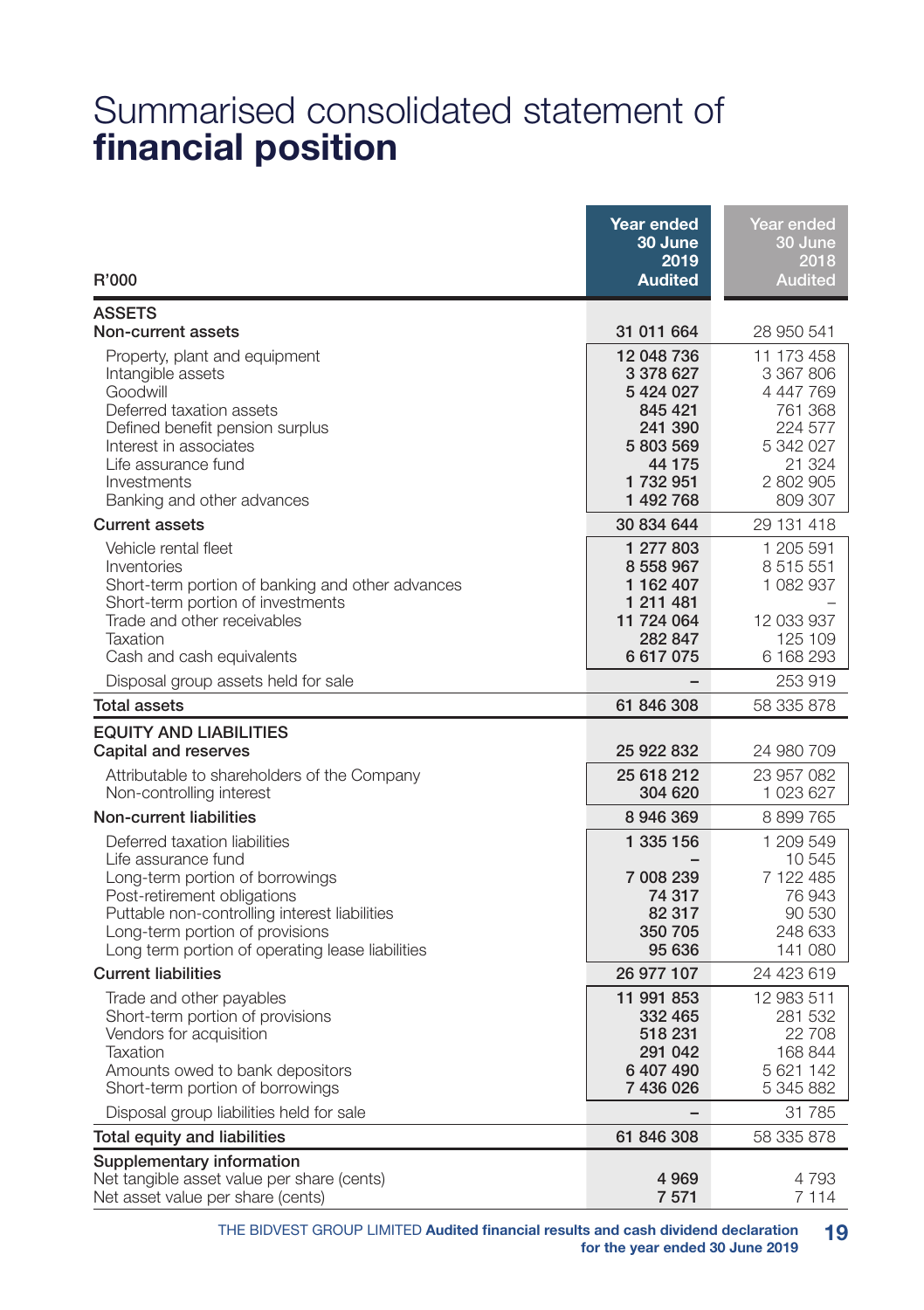## Summarised consolidated statement of changes in equity

| R'000                                                                                                                                                                                           | Year ended<br>30 June<br>2019<br><b>Audited</b> | Year ended<br>30 June<br>2018<br><b>Audited</b> |
|-------------------------------------------------------------------------------------------------------------------------------------------------------------------------------------------------|-------------------------------------------------|-------------------------------------------------|
| Equity attributable to shareholders of the Company                                                                                                                                              | 25 618 212                                      | 23 957 082                                      |
| Share capital                                                                                                                                                                                   | 16 948                                          | 16873                                           |
| Balance at beginning of the year<br>Shares issued during the year                                                                                                                               | 16873<br>75                                     | 16770<br>103                                    |
| Share premium                                                                                                                                                                                   | 1 099 231                                       | 797 717                                         |
| Balance at beginning of the year<br>Shares issued during the year<br>Share issue costs                                                                                                          | 797 717<br>302 012<br>(498)                     | 379 792<br>418 505<br>(580)                     |
| Foreign currency translation reserve                                                                                                                                                            | 208 936                                         | 262 787                                         |
| Balance at beginning of the year<br>Movement during the year<br>Realisation of reserve on disposal of subsidiaries<br>and or associates                                                         | 262 787<br>(10948)<br>(42903)                   | 286 628<br>(23168)<br>(673)                     |
| Hedging reserve                                                                                                                                                                                 | (13580)                                         | (963)                                           |
| Balance at beginning of the year<br>Fair value losses arising during the year<br>Deferred tax recognised directly in reserve                                                                    | (963)<br>(17523)<br>4 9 0 6                     | 6489<br>(10350)<br>2898                         |
| Equity-settled share-based payment reserve                                                                                                                                                      | (343118)                                        | (243 388)                                       |
| Balance at beginning of the year<br>Arising during the year<br>Deferred tax recognised directly in reserve<br>Utilisation during the year<br>Realisation of reserve on disposal of subsidiaries | (243 388)<br>191 070<br>34 289<br>(324656)      | (14787)<br>155 637<br>36 540<br>(419756)        |
| and or associates<br>Transfer of equity-settled share-based payment reserve as a<br>result of changes in shareholding of subsidiaries<br>Transfer from retained earnings                        | 8 0 4 9<br>2 7 3 4<br>(11 216)                  | (1022)                                          |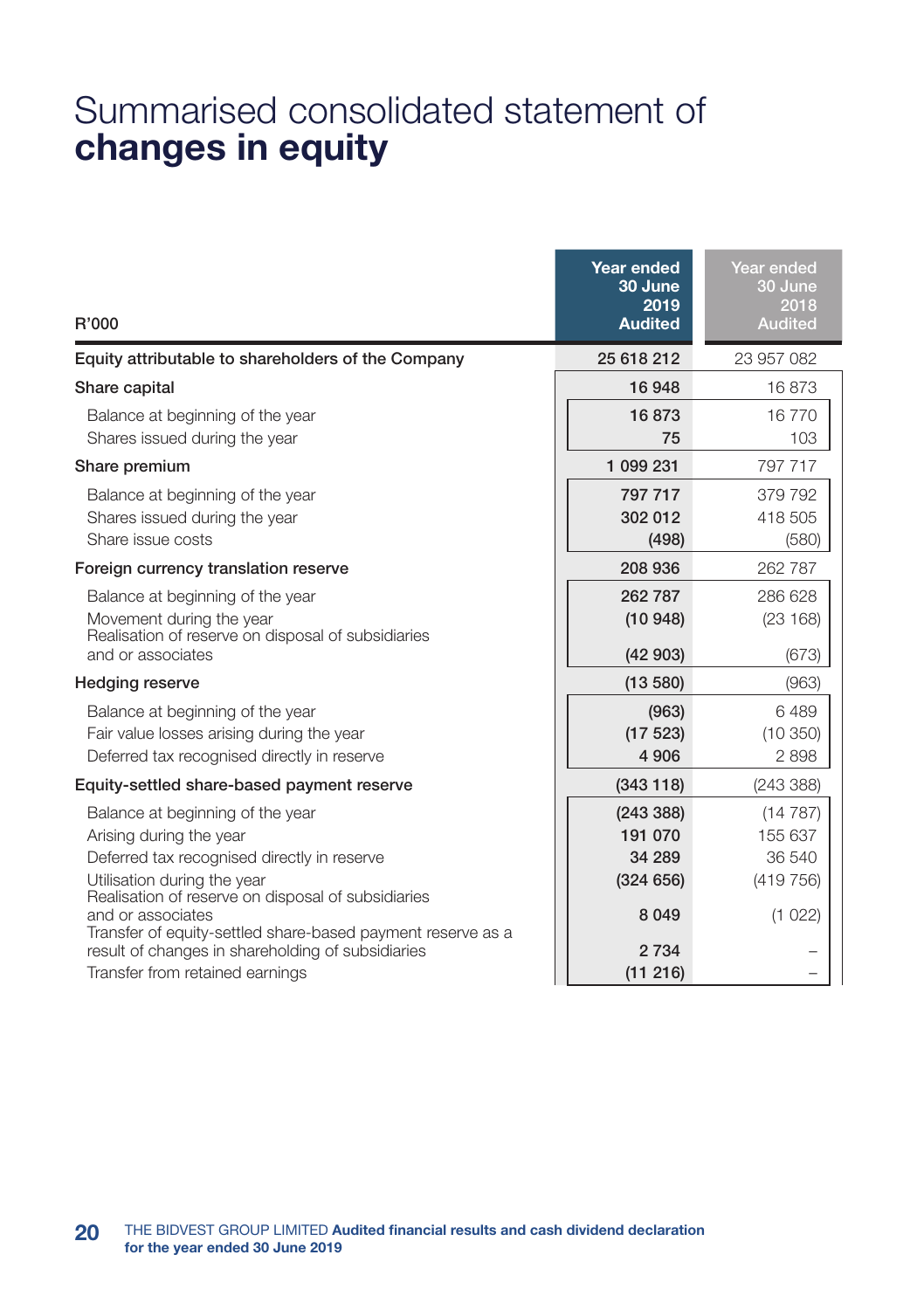# Summarised consolidated statement of changes in equity

(continued)

| R'000                                                                                                                                                                                                                                                                                                   | Year ended<br>30 June<br>2019<br><b>Audited</b>       | Year ended<br>30 June<br>2018<br><b>Audited</b> |
|---------------------------------------------------------------------------------------------------------------------------------------------------------------------------------------------------------------------------------------------------------------------------------------------------------|-------------------------------------------------------|-------------------------------------------------|
| Movement in retained earnings                                                                                                                                                                                                                                                                           | 24 012 732                                            | 22 486 993                                      |
| Balance at the beginning of the year<br>IFRS 15 adjustment to balance at beginning of the period<br>IFRS 9 adjustment to balance at beginning of the period<br>Attributable profit<br>Change in fair value of financial assets recognised through other                                                 | 22 486 993<br>(38723)<br>(41 360)<br>3775282          | 20 279 261<br>3817996                           |
| comprehensive income<br>Net remeasurement of defined benefit obligations during the year<br>Retained earnings arising on consolidation of the<br><b>Bidvest Education Trust</b>                                                                                                                         | 23849<br>(679)                                        | (3111)<br>1620<br>222 155                       |
| Transfer of reserves as a result of changes in shareholding of<br>subsidiaries and other transactions with subsidiaries<br>Remeasurement of put option liability<br>Share of other comprehensive income of associates<br>Net dividends paid<br>Transfer from equity-settled share-based payment reserve | (218674)<br>(7115)<br>(13 828)<br>(1964229)<br>11 216 | (85, 706)<br>(5025)<br>(1740197)                |
| <b>Treasury shares</b>                                                                                                                                                                                                                                                                                  | 637 063                                               | 637 063                                         |
| Balance at the beginning of the year<br>Treasury shares arising on consolidation of the<br><b>Bidvest Education Trust</b>                                                                                                                                                                               | 637 063                                               | 743 152<br>(106 089)                            |
| Equity attributable to non-controlling interests of the Company                                                                                                                                                                                                                                         | 304 620                                               | 1 023 627                                       |
| Balance at beginning of the year<br>IFRS 15 adjustment to balance at beginning of the period<br>IFRS 9 adjustment to balance at beginning of the period<br>Other comprehensive income                                                                                                                   | 1 023 627<br>(14 506)<br>(2512)<br>28 552             | 1 347 018<br>59 865                             |
| Attributable profit<br>Movement in foreign currency translation reserve<br>Net remeasurement of defined benefit obligations<br>during the year                                                                                                                                                          | 28 648<br>(96)                                        | 67 617<br>(8163)<br>411                         |
| Dividends paid<br>Movement in equity-settled share-based payment reserve<br>Transfer of equity-settled share-based payment reserve as a<br>result of changes in shareholding of subsidiaries                                                                                                            | (51 207)<br>(961)<br>(2734)                           | (319984)<br>(651)                               |
| Changes in shareholding<br>Grant of put options to non-controlling interests<br>Transfer of reserves as a result of changes in shareholding of<br>subsidiaries                                                                                                                                          | (894313)<br>218 674                                   | (125 405)<br>(22922)<br>85 706                  |
| Total equity                                                                                                                                                                                                                                                                                            | 25 922 832                                            | 24 980 709                                      |

THE BIDVEST GROUP LIMITED Audited financial results and cash dividend declaration for the year ended 30 June 2019 21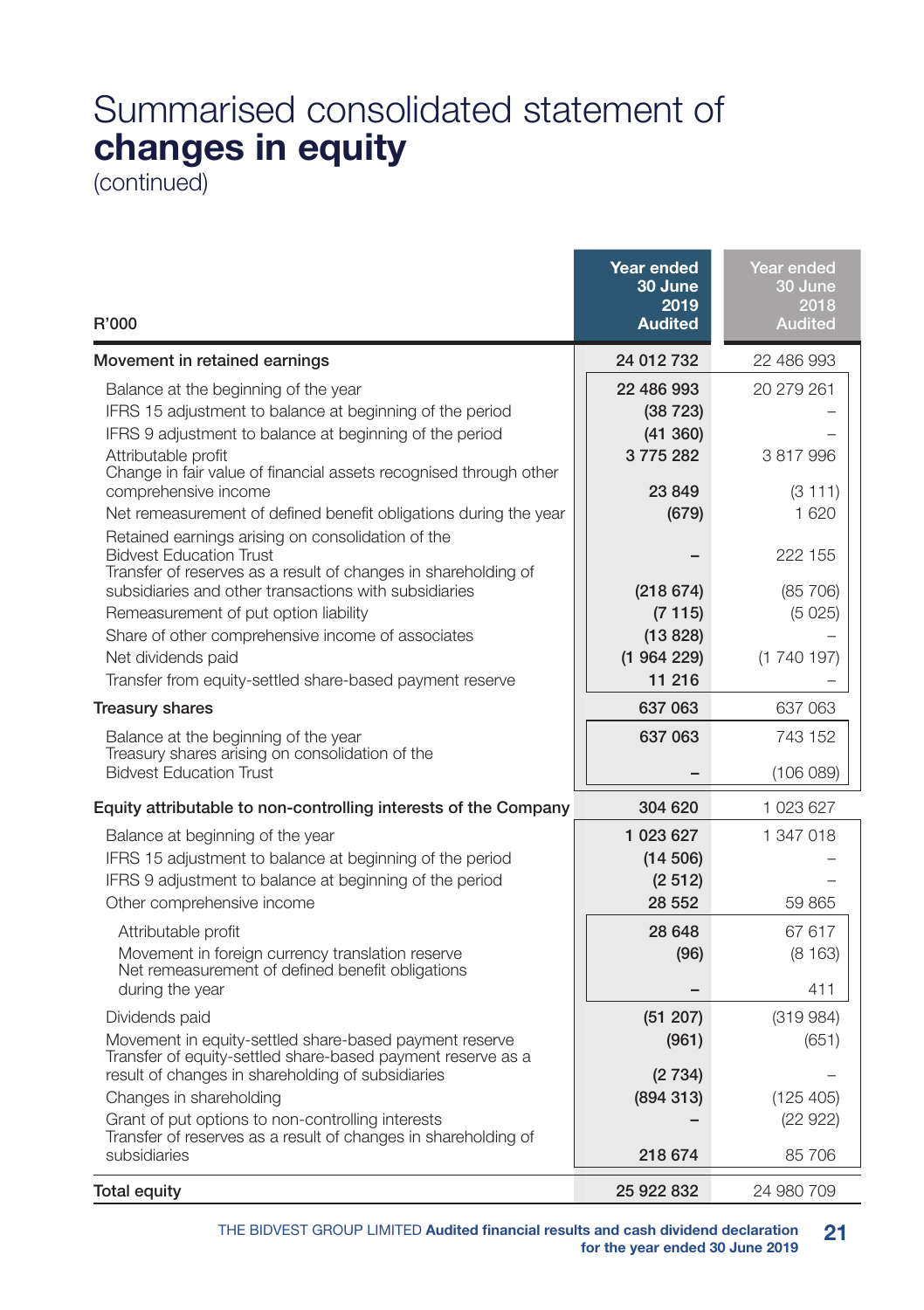# Summarised segmental analysis

| R'000                      | Year ended<br>30 June<br>2019<br><b>Audited</b> | Year ended<br>30 June<br>2018<br><b>Audited</b> | $\frac{0}{0}$<br>Change |
|----------------------------|-------------------------------------------------|-------------------------------------------------|-------------------------|
| Segmental revenue          |                                                 |                                                 |                         |
| Services                   | 20 836 950                                      | 18 968 423                                      | 9.9                     |
| Freight                    | 6419165                                         | 6 074 971                                       | 5.7                     |
| Office and Print           | 9 434 827                                       | 9 304 937                                       | 1.4                     |
| Commercial Products        | 9072434                                         | 8 920 467                                       | 1.7                     |
| Automotive                 | 23 441 764                                      | 24 701 500                                      | (5.1)                   |
| <b>Financial Services</b>  | 2700993                                         | 2 562 848                                       | 5.4                     |
| Electrical                 | 5 384 010                                       | 5 695 171                                       | (5.5)                   |
| Properties                 | 589 996                                         | 531 981                                         | 10.9                    |
| Corporate and investments  | 3 307 137                                       | 4 064 390                                       | (18.6)                  |
|                            | 81 187 276                                      | 80 824 688                                      | 0.4                     |
| Inter-group eliminations   | (4 034 892)                                     | (3861216)                                       |                         |
|                            | 77 152 384                                      | 76 963 472                                      | 0.2                     |
| Segmental trading profit   |                                                 |                                                 |                         |
| Services                   | 2 240 065                                       | 1991786                                         | 12.5                    |
| Freight                    | 1 368 629                                       | 1 318 298                                       | 3.8                     |
| Office and Print           | 735 444                                         | 700 748                                         | 5.0                     |
| <b>Commercial Products</b> | 616943                                          | 710 492                                         | (13.2)                  |
| Automotive                 | 609 003                                         | 602 136                                         | 1.1                     |
| <b>Financial Services</b>  | 584 503                                         | 631 868                                         | (7.5)                   |
| Electrical                 | 257 666                                         | 300 257                                         | (14.2)                  |
| Properties                 | 545 354                                         | 475 639                                         | 14.7                    |
| Corporate and investments  | (221680)                                        | (222 149)                                       | (0.2)                   |
|                            | 6735927                                         | 6 509 075                                       | 3.5                     |
| Segmental operating assets |                                                 |                                                 |                         |
| Services                   | 5 210 484                                       | 5 209 904                                       |                         |
| Freight                    | 6 690 921                                       | 5728589                                         | 16.8                    |
| Office and Print           | 3 333 676                                       | 3 199 313                                       | 4.2                     |
| <b>Commercial Products</b> | 3 667 654                                       | 3762876                                         | (2.5)                   |
| Automotive                 | 5 434 875                                       | 5783899                                         | (6.0)                   |
| <b>Financial Services</b>  | 6 576 227                                       | 5 502 744                                       | 19.5                    |
| Electrical                 | 2754975                                         | 2 629 086                                       | 4.8                     |
| Properties                 | 3 229 688                                       | 2801996                                         | 15.3                    |
| Corporate and investments  | 9 123 945                                       | 9 283 980                                       | (1.7)                   |
|                            | 46 022 445                                      | 43 902 387                                      | 4.8                     |
| Inter-group eliminations   | (724134)                                        | (690 773)                                       |                         |
|                            | 45 298 311                                      | 43 211 614                                      | 4.8                     |

22 THE BIDVEST GROUP LIMITED Audited financial results and cash dividend declaration for the year ended 30 June 2019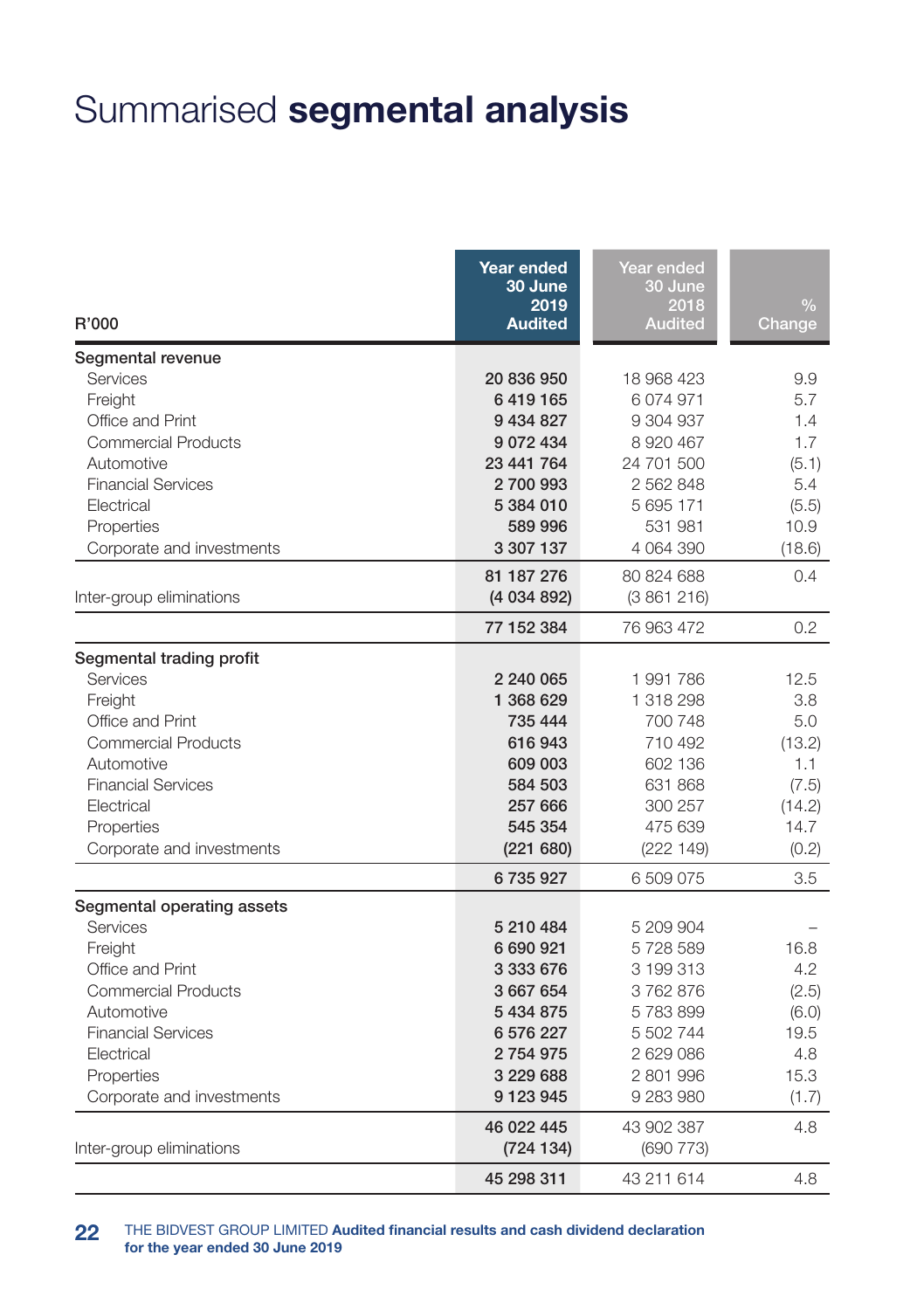## Summarised segmental analysis (continued)

| R'000                           | Year ended<br>30 June<br>2019<br><b>Audited</b> | Year ended<br>30 June<br>2018<br><b>Audited</b> | $\sqrt{2}$<br>Change |
|---------------------------------|-------------------------------------------------|-------------------------------------------------|----------------------|
| Segmental operating liabilities |                                                 |                                                 |                      |
| Services                        | 2896395                                         | 3 060 388                                       | (5.4)                |
| Freight                         | 3 117 376                                       | 3 193 082                                       | (2.4)                |
| Office and Print                | 1449495                                         | 1 535 893                                       | (5.6)                |
| Commercial Products             | 1 264 762                                       | 1 296 969                                       | (2.5)                |
| Automotive                      | 1969289                                         | 2 317 409                                       | (15.0)               |
| <b>Financial Services</b>       | 7 564 233                                       | 6 766 924                                       | 11.8                 |
| Electrical                      | 796 656                                         | 914 579                                         | (12.9)               |
| Properties                      | 28 0 82                                         | 26 402                                          | 6.4                  |
| Corporate and investments       | 890 312                                         | 942 513                                         | (5.5)                |
|                                 | 19 976 600                                      | 20 054 159                                      | (0.4)                |
| Inter-group eliminations        | (724134)                                        | (690 773)                                       |                      |
|                                 | 19 252 466                                      | 19 363 386                                      | (0.6)                |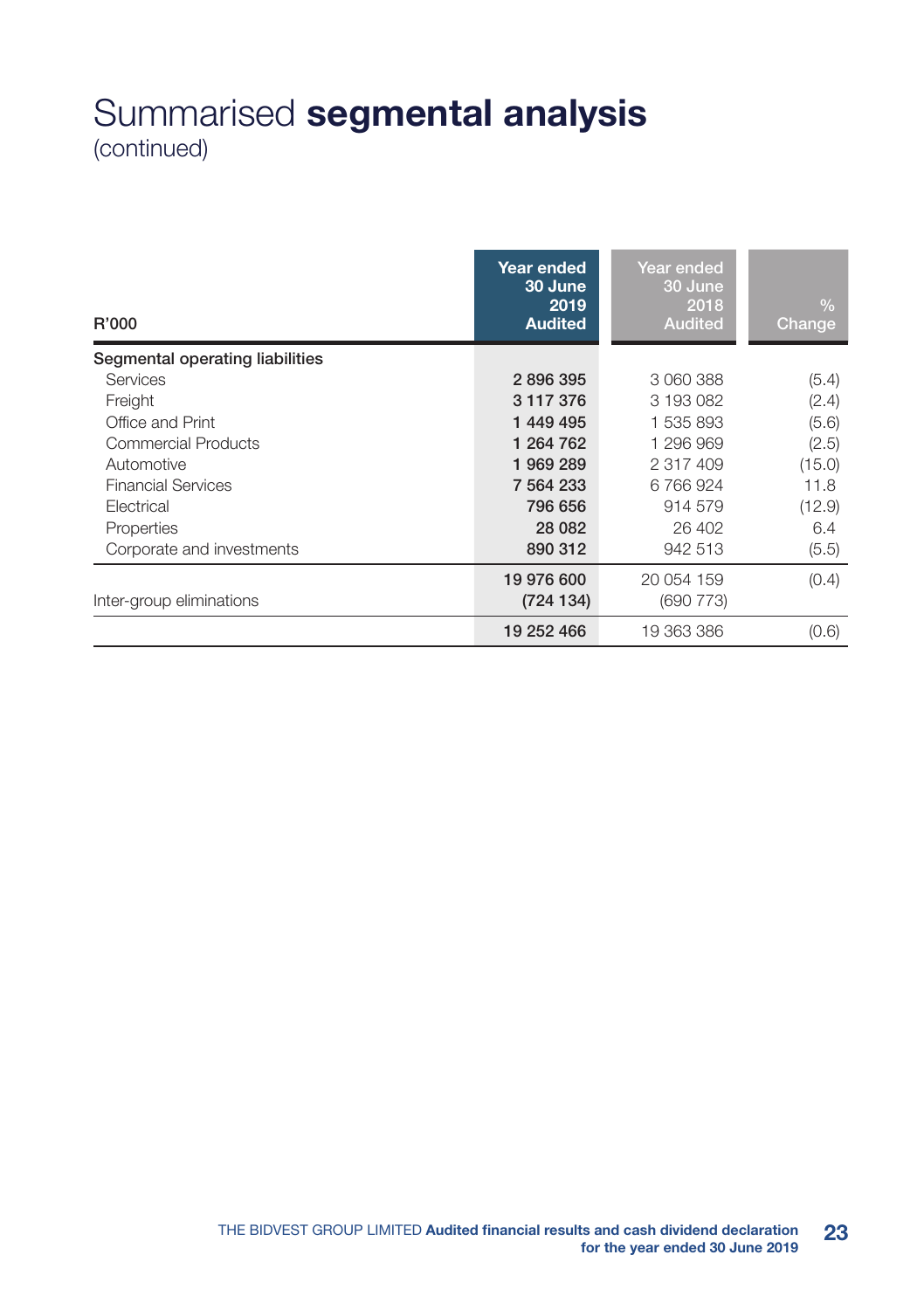These summarised provisional financial statements have been prepared in accordance with the framework concepts and the measurement and recognition requirements of International Financial Reporting Standards (IFRS) and the SAICA Financial Reporting Guides as issued by the Accounting Practices Committee and Financial Reporting Pronouncements as issued by Financial Reporting Standards Council, and includes, at a minimum, disclosure as required by IAS 34 Interim Financial Reporting, the Companies Act of South Africa and the JSE Listings Requirements. They do not include all the information required for a complete set of IFRS financial statements. However, selected explanatory notes are included to explain events and transactions that are significant to an understanding to the changes in the Group's financial position and performance since the last annual consolidated financial statements as at and for the year ended 30 June 2018.

In preparing the consolidated financial statements from which these summarised consolidated financial statements are prepared, directors make judgements, estimates and assumptions that affect the application of accounting policies and the reported amounts of assets and liabilities, income and expense. Actual results may differ from these estimates.

The significant judgements made by management in applying the Group's accounting policies and the key sources of estimation uncertainty were the same as those that applied to the consolidated financial statements as at and for the year ended 30 June 2018.

### Significant accounting policies

The accounting policies applied in these summarised consolidated financial statements are in terms of IFRS and the same as those applied in the Group's consolidated financial statements as at and for the year ended 30 June 2018, except as detailed below:

The Group has adopted the following new accounting standards as issued by the IASB, which were effective for the Group from 1 July 2018:

- IFRS 15 Revenue from Contracts with Customers (IFRS 15); and
- IFRS 9 Financial Instruments (IFRS 9).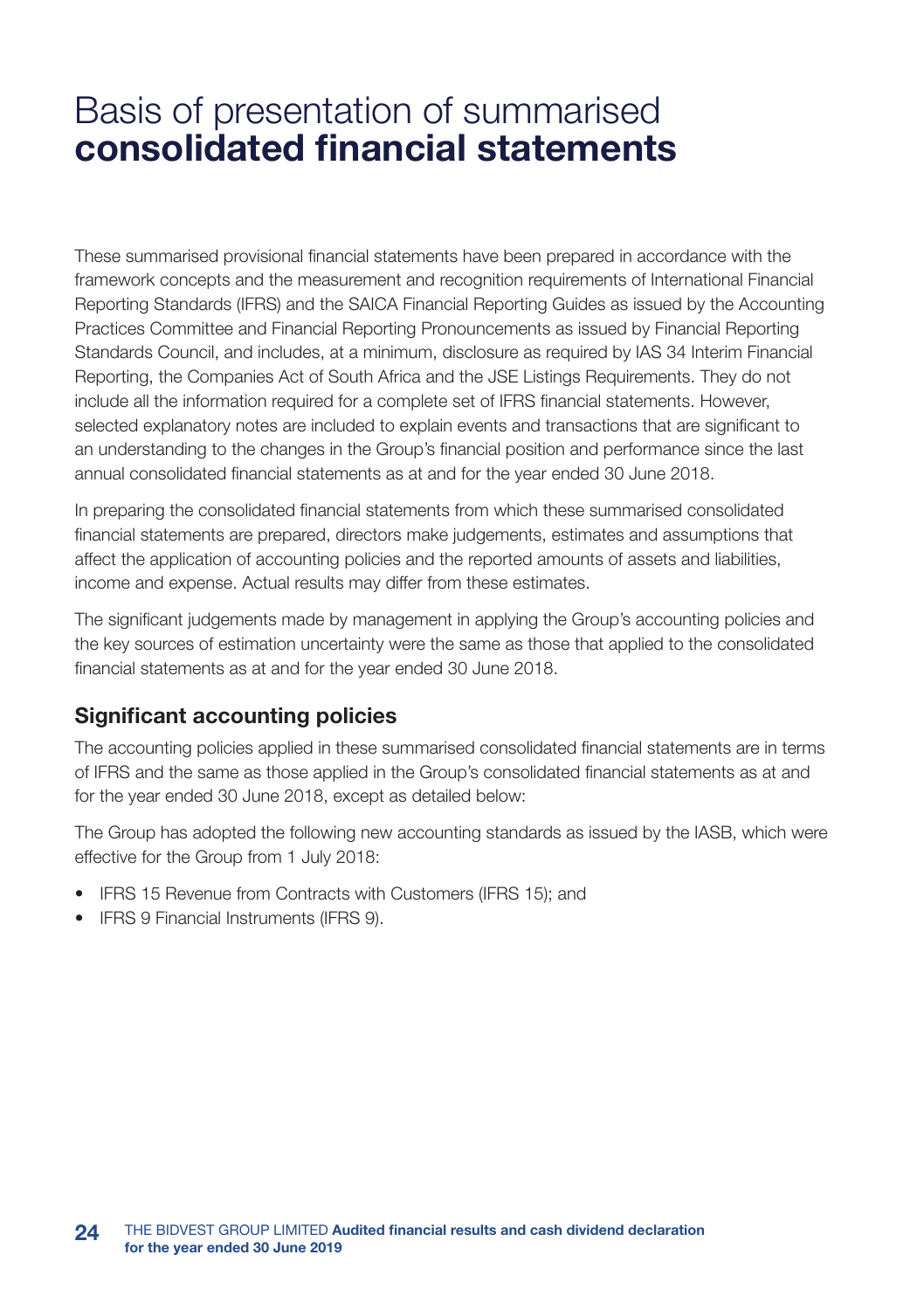(continued)

The application of both IFRS 15 and IFRS 9 has had no material impact on the Group's results.

Retained earnings as at 1 July 2018 has been restated as follows:

| R'000                                                     | Year ended<br>30 June<br>2019<br><b>Audited</b> |
|-----------------------------------------------------------|-------------------------------------------------|
| Retained earnings at the beginning of the period          | 22 486 993                                      |
| Bill-and-hold arrangement (IFRS 15)                       | (40294)                                         |
| Performance obligations satisfied over time (IFRS 15)     | (37000)                                         |
| Customer acceptance (IFRS 15)                             | 3431                                            |
| Expected credit loss model (IFRS 9)                       | (58 280)                                        |
| <b>Taxation effect</b>                                    | 35 042                                          |
| Non-controlling interest                                  | 17018                                           |
| Restated retained earnings at the beginning of the period | 22 406 910                                      |

### Adoption of and transition to IFRS 15

In transitioning to IFRS 15 the Group applied the cumulative effect method and retained prior period figures as reported under the previous standards, recognising the cumulative effect of applying the new standard as an adjustment to the opening balance of equity as at the date of initial application (beginning of current reporting period).

The Group principally generates revenue from providing a wide range of goods and services through its seven core trading operations, Services, Freight, Commercial Products, Office and Print, Financial Services, Automotive and Electrical.

IFRS 15 establishes a comprehensive framework for determining whether, how much and when revenue is recognised. It replaced IAS 18 Revenue, IAS 11 Construction Contracts and related interpretations. Under IFRS 15, revenue is recognised at an amount that reflects the consideration to which an entity expects to be entitled for transferring goods and services to a customer. Revenue is measured based on the consideration specified in a contract with a customer and excludes amounts collected on behalf of third parties. The Group recognises revenue when it transfers control over products or services to a customer.

On conclusion of a detailed assessment the Group identified the following impact of the change in accounting policy, the prior period financial effects of which are detailed in the table above.

*• Bill-and-hold arrangement.* Upon review of the IFRS 15 requirements for satisfaction of performance obligations and acceptable measures of progress, management concluded that the Group did not fully satisfy the performance obligations at inception of the contract. Following adoption of IFRS 15 revenue is recognised at the point in time when control transfers to the customer.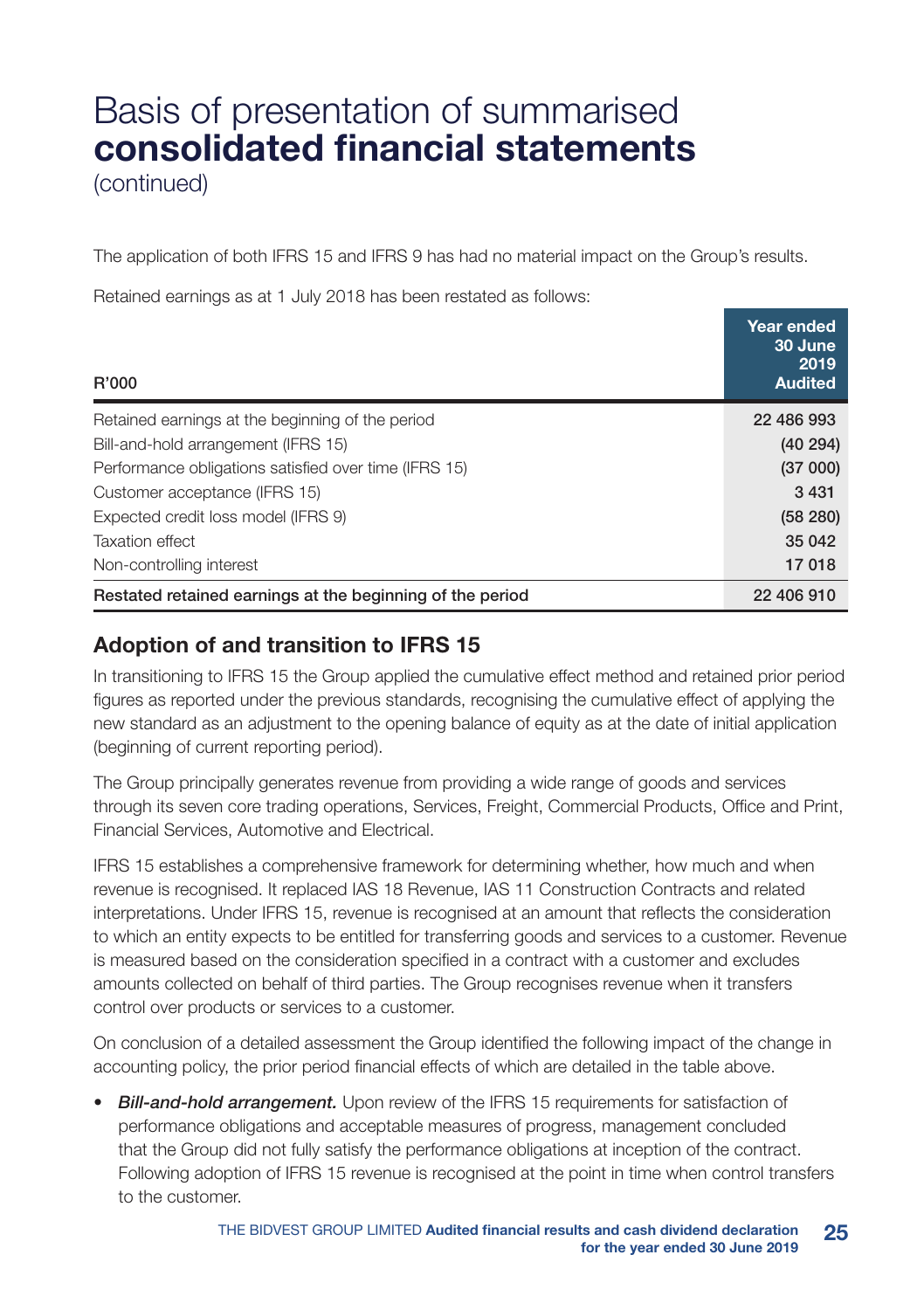(continued)

- *• Performance obligations satisfied over time.* Upon review of the IFRS 15 requirements for satisfaction of performance obligations and acceptable measures of progress, management concluded that the Group did not fully satisfy the performance obligations at inception of the contract. Following adoption of IFRS 15 revenue is recognised at the point in time when control transfers to the customer.
- *• Customer acceptance.* Upon review management has concluded that these sales meet the IFRS 15 requirements to recognise revenue when control transfers, and although customer acceptance is required, the other determinants of control in IFRS 15 indicate that revenue should be recognised prior to customer acceptance. Therefore revenue for these services will be recognised earlier under IFRS 15.

Given the diverse nature of the business management believes the summarised segmental revenue analysis presents the nature and amount of Group revenue streams with sufficiently different characteristics not obscured by insignificant detail, and therefore fulfils the disaggregation disclosure requirements of IFRS 15.

### Adoption of and transition to IFRS 9

As a result of the adoption of IFRS 9 the Group changed from the incurred credit loss model detailed in IAS 39 to the expected credit loss (ECL) model to calculate impairments of financial instruments. IFRS 9 also resulted in a change in the classification of the measurement categories for financial instruments. In transitioning to IFRS 9 the Group has applied the changes retrospectively but has elected not to restate comparative information.

### Impairment

Applying the incurred loss model, the Group assessed whether there was any objective evidence of impairment at the end of each reporting period. If such evidence existed the allowance for credit losses in respect of financial assets at amortised cost was calculated as the difference between the asset's carrying amount and its recoverable amount.

Following the adoption of IFRS 9 the Group calculates allowance for credit losses as ECL's for financial assets measured at amortised cost, debt investments at fair value through other comprehensive income (FVOCI) and contract assets. ECL's are a probability weighted estimate of credit losses. Credit losses are measured as the present value of all cash shortfalls, the difference between the cash flows due to the entity in accordance with the contract and the cash flows that the Group expects to receive. ECL's are discounted at the original effective interest rate of the financial asset. The Group applies the simplified approach to determine the ECL for trade receivables, contract assets and lease receivables (collectively, accounts receivable). This results in calculating lifetime expected credit losses for these receivables. ECL for accounts receivable is calculated using a provision matrix.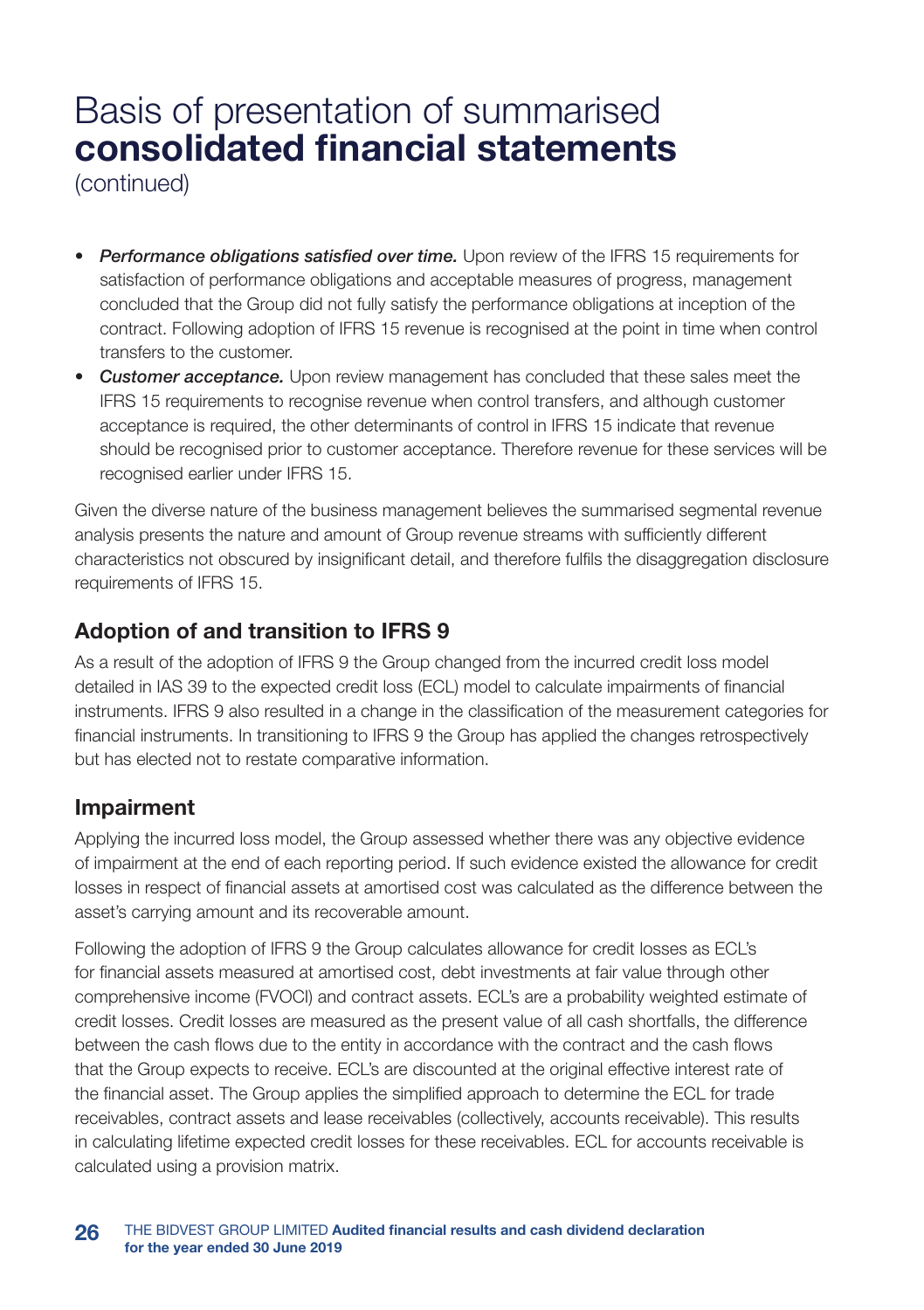(continued)

The Group operates a decentralised structure and the provision matrix is deployed for each operating entity's accounts receivable as follows: ECLs are calculated by applying a loss ratio to the aged balance of accounts receivable at each reporting date. The loss ratio is calculated according to the ageing/payment profile of sales by applying historic write-offs to the payment profile of the sales population. In instances where there was no evidence of historical write-offs, management used a proxy write-off. Accounts receivable balances have been grouped so that the ECL calculation is performed on groups of receivables with similar risk characteristics and ability to pay. Similarly, the sales population selected to determine the ageing/payment profile of the sales is representative of the entire population and in line with future payment expectations. The historic loss ratio is then adjusted for forward-looking information to determine the ECL for the portfolio of accounts receivable at the reporting period to the extent that there is a strong correlation between the forward-looking information and the ECL.

In determining the ECL for its financial assets Bidvest Bank applies the three stage general approach, which is based on changes in credit quality since initial recognition. ECLs are calculated using, a probability of default, a loss given default and the exposure at default. Both forward-looking macroeconomic information and historical data are considered in the assessment of ECL.

The financial impact on prior periods of changing from an incurred loss model to an ECL model has been detailed in the table above.

### Classification, initial recognition and subsequent measurement

IFRS 9 introduces new measurement categories for financial assets. The measurement categories of IFRS 9 and IAS 39 are illustrated in the comparative table below. From 1 July 2018 the Group classifies financial assets in each of the IFRS 9 measurement categories based on the Group's business model for managing the financial asset and the cash flow characteristics of the financial asset.

| IAS 39 category                                                  | <b>IFRS 9 category</b>                                                  |
|------------------------------------------------------------------|-------------------------------------------------------------------------|
| Financial assets at fair value through profit or loss<br>(FVTPL) | Financial assets at FVTPL                                               |
| Loans and receivables                                            | Financial assets at amortised cost                                      |
| Available for sale                                               | Investment at fair value through other comprehensive<br>income (FVOCI)* |
| $L$ ald to motivity                                              |                                                                         |

Held to maturity

*\* This includes both debt and equity instruments. The biggest change is that on derecognition of equity instruments gains and losses accumulated in OCI are not reclassified to profit or loss.*

On initial recognition of equity investments not held for trading the Group may elect to present subsequent changes in fair value in other comprehensive income. This election is made on an investment-by-investment basis. Fair value gains or losses on these instruments will not be recycled to profit and loss when sold, but rather transferred within equity.

Financial liabilities are measured at amortised cost.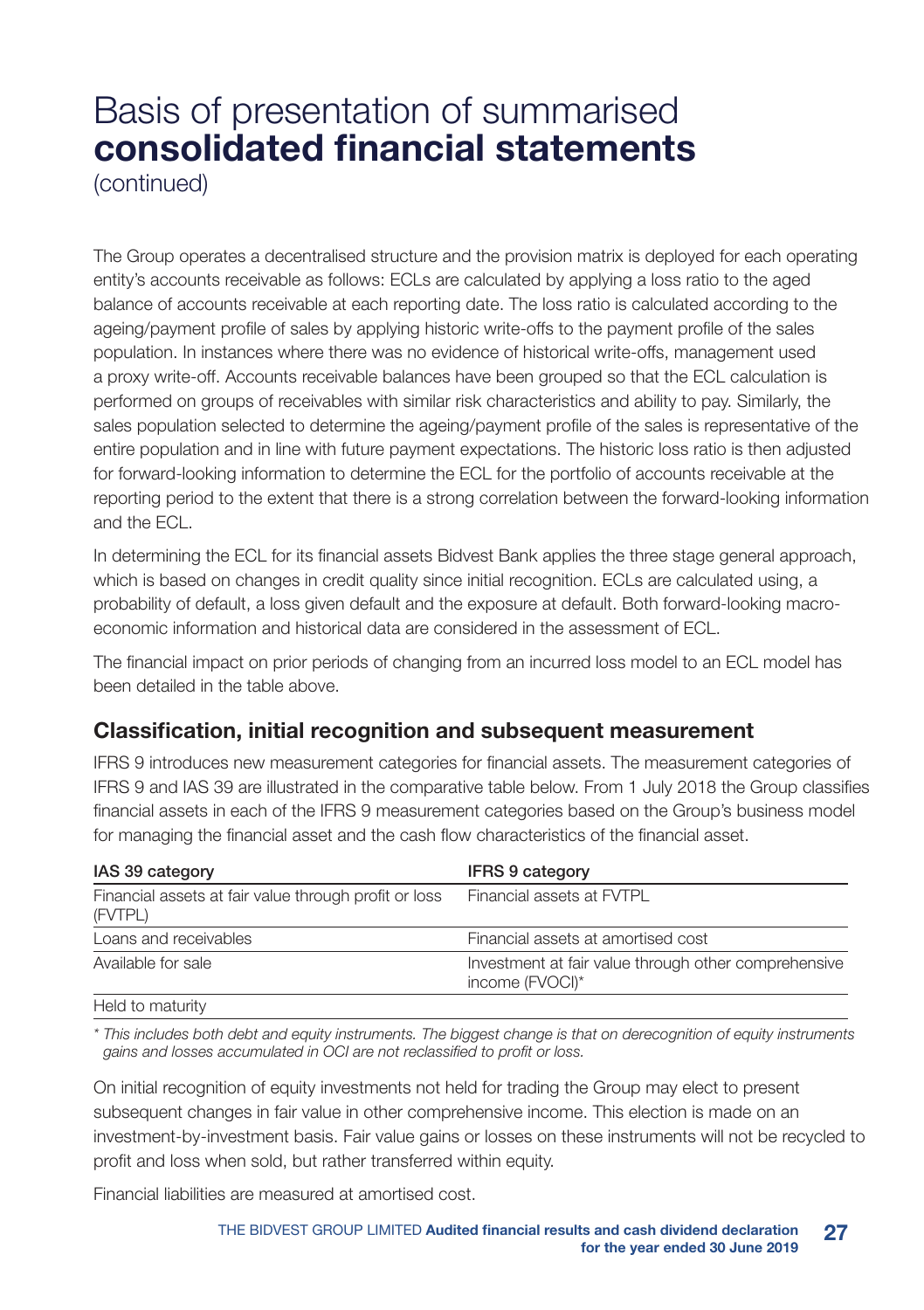(continued)

### **Comparatives**

During the period, certain operations were reclassified between segments as a result of an internal reporting restructure. The comparative periods segmental information has been amended to reflect these insignificant changes. No comparative information has been changed following the adoption of IFRS 9 and IFRS 15.

### Significant commitment

Bidvest Freight is in the process of constructing an LPG tank farm in the port of Richards Bay, to 30 June 2019 R489 million has been spent with an additional R460 million committed to the project, the estimated completion date is July 2020.

### Fair value of financial instruments

The Group's investments of R2 944 million (2018: R2 803 million) include R135 million (2018: R32 million) recorded at amortised cost, R1 498 million (2018: R1 714 million) recorded and measured at fair values using quoted prices (Level 1) and R1 311 million (2018: R1 057 million) recorded and measured at fair value using factors not based on observable data (Level 3). Fair value gains on Level 3 investments recognised in the income statement total R249 million (2018: R57 million).

Analysis of investments at a fair value not determined by observable market data.

| R'000                                                                               | Year ended<br>30 June<br>2019<br><b>Audited</b> | Year ended<br>30 June<br>2018<br><b>Audited</b> |
|-------------------------------------------------------------------------------------|-------------------------------------------------|-------------------------------------------------|
| Balance at the beginning of year                                                    | 1 056 988                                       | 995 961                                         |
| On acquisition of business                                                          | 3798                                            |                                                 |
| Purchases, loan advances or transfers from other categories                         | 10 540                                          | 5434                                            |
| Fair value adjustment recognised directly in equity                                 | 5                                               |                                                 |
| Fair value adjustment arising during the year recognised in the<br>income statement | 248 830                                         | 56 559                                          |
| Proceeds on disposal, repayment of loans or transfers to other<br>categories        | (12906)                                         |                                                 |
| Profit on disposal of investments                                                   | 2085                                            |                                                 |
| Exchange rate adjustments                                                           | 1792                                            | (966)                                           |
|                                                                                     | 1 311 132                                       | 1056988                                         |

The Group's effective beneficial interest in the Indian-based Mumbai International Airport Private Limited (MIAL) is an unlisted investments held for trading and classified as a financial assets at fair value through profit or loss, and the fair value is not based on observable market data (Level 3).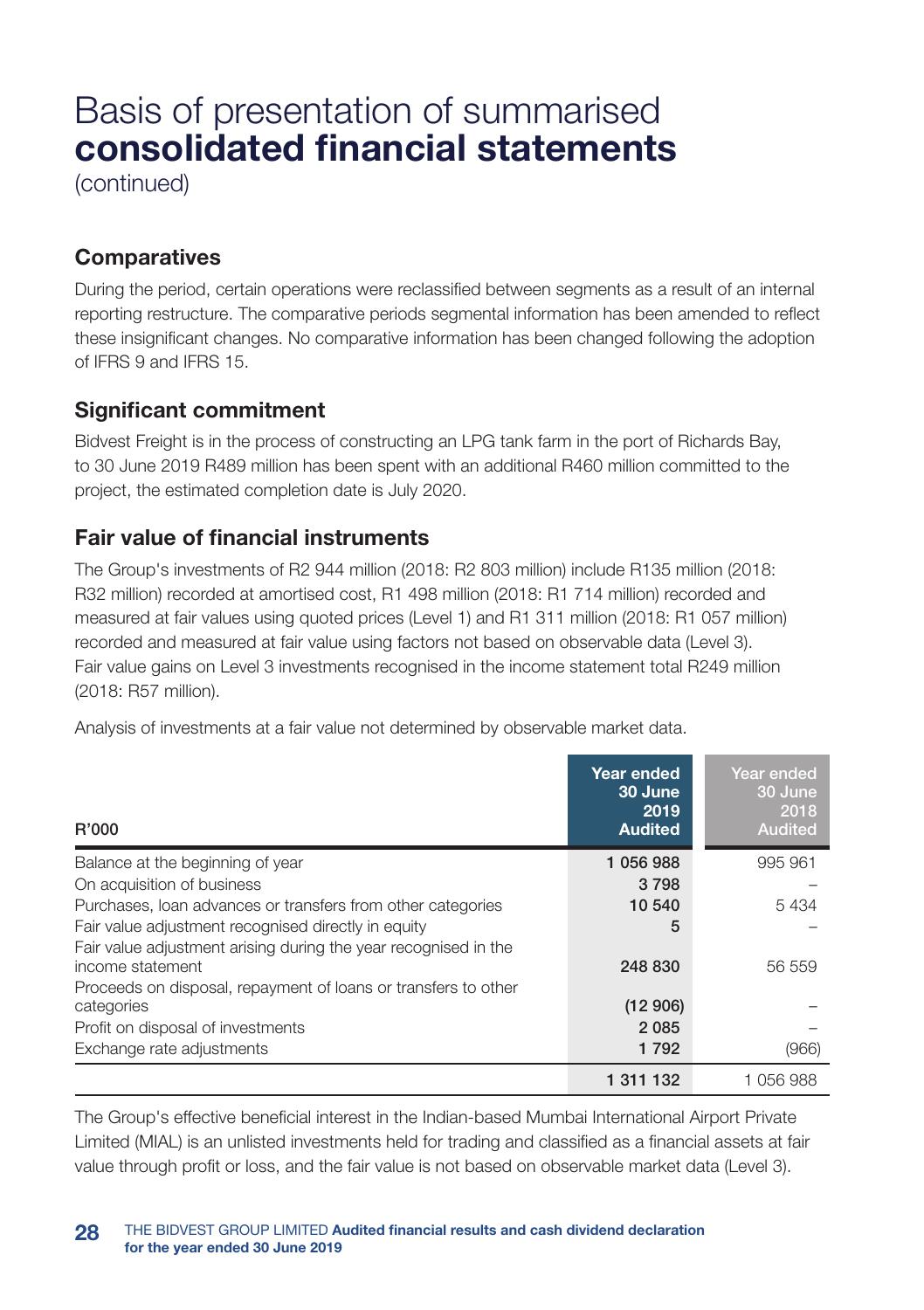(continued)

Based on the directors valuation at 30 June 2019 the carrying value of this investment is R1.2 billion (US\$86 million) (2018: R988 million (US\$72 million)). The valuation of MIAL is fair value less cost to sell and is based on a signed sale agreement, which is subject to suspensive and conditions precedent. The investment has been reclassified as a current asset and is expected to be sold within the next 12 months.

MIAL is a foreign-based asset and the ruling year-end exchange rate, US\$1 = R14.09  $(2017: US$1 = R13.72)$ , is a further factor that affects the carrying value.

The carrying values of all financial assets and liabilities approximate their fair values, with the exception of borrowings of R14 456 million whose carrying value is R14 444 million.

### Acquisition and disposal of businesses, subsidiaries, associates and investments

#### **Acquisitions**

The Group acquired 100% of the share capital and voting rights of UAV and Drone Solutions Proprietary Limited (UDS) for R500 million effective 1 March 2019. UDS is a profit-for-purpose South African company established in 2013 to take advantage of technological developments in the world of Unmanned Airborne Systems. UDS provides solutions for environmental conservation, security services, infrastructure inspection, survey and stockpile management and blasting profiles. In-house capabilities and competencies include mechanical, electrical and software engineering. The acquisition enhances the Group's overall service offering, particularly security services. The purchase price was funded from existing cash resources and facilities.

Effective 1 February 2019 Pureau Fresh Water Company Proprietary Limited (Pureau), 82% owned by the Group, acquired 100% of the ordinary share capital and voting rights of Zanihold Proprietary Limited (Aquazania), holding company of Aquazania Proprietary Limited and Aquazania Africa Proprietary Limited for R390 million. Aquazania supplies a range of bottled water coolers, plumbed in water dispensers (bottleless water coolers) and coffee machines to households and a wide variety of corporate customers. The acquisition increases Pureau's market share and enhances its service and technology offering. The acquisition was funded using existing cash resources and facilities.

During the year the Group acquired an additional 10 648 542 Adcock Ingram Holdings Limited (Adcock Ingram) ordinary shares for R650 million. The additional shares acquired increases the Group's interest in the Adcock Ingram associate from 37.6% to 43.7%. Subsequent to year-end, the Group obtained a controlling interest in Adcock Ingram. The purchase price was funded from existing cash resources and facilities.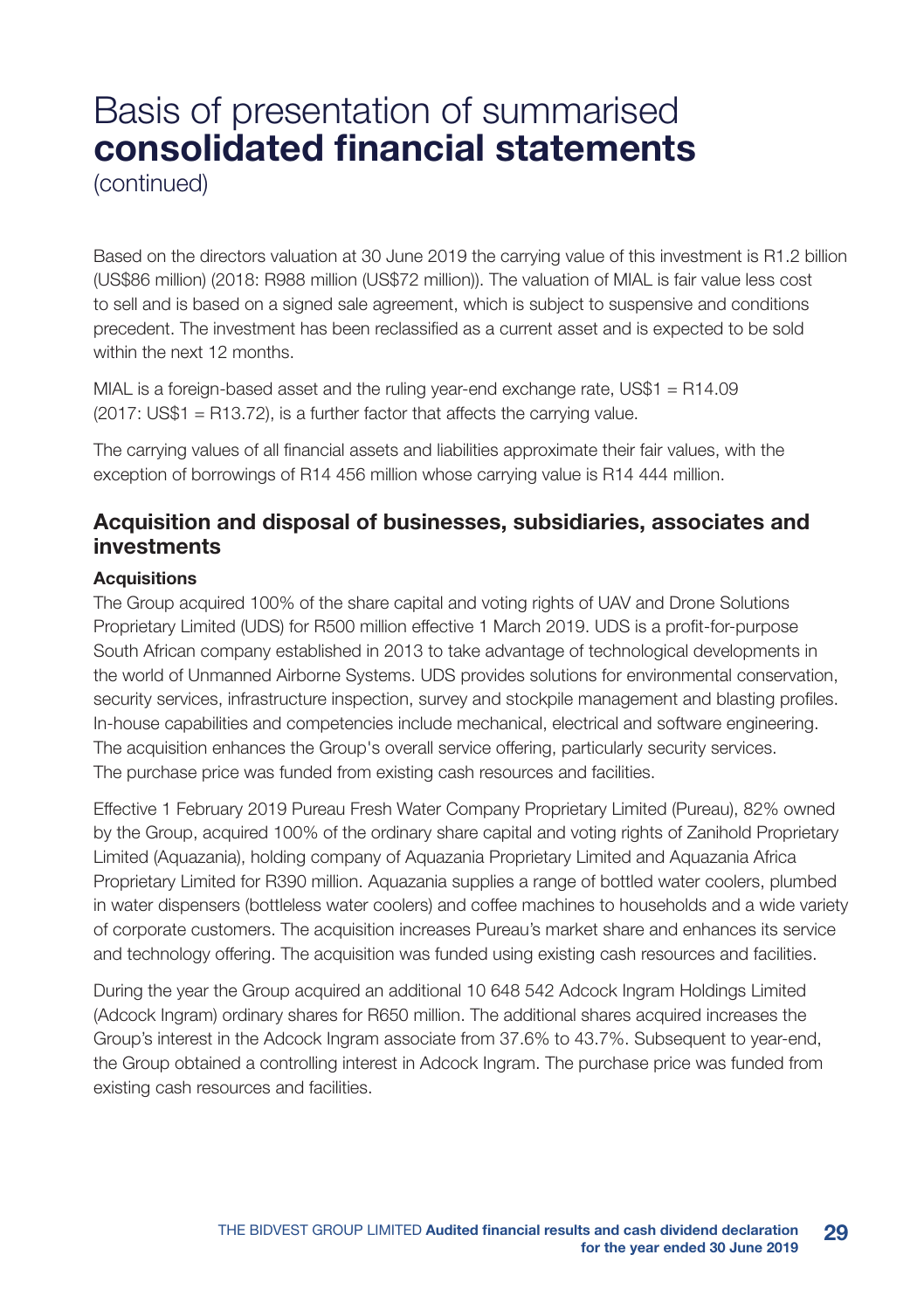The Group also made a number of less significant acquisitions during the year. These acquisitions were funded from existing cash resources.

The following table summarises the assets acquired and liabilities assumed at fair value which have been included in these results from the respective acquisition dates. The Goodwill and Intangible asset values represented for UDS and Aquazania are provisional, as the acquisitions were completed close the Group's reporting date. The remaining values represent the final at acquisition fair values consolidated by the Group.

| R'000                                                                      | <b>UDS</b> | Aquazania | <b>Other</b><br>acquisitions | <b>Total</b><br>acquisitions |
|----------------------------------------------------------------------------|------------|-----------|------------------------------|------------------------------|
| Property, plant and                                                        |            |           |                              |                              |
| equipment                                                                  | 2782       | 28 319    | 67 485                       | 98 586                       |
| Deferred taxation                                                          |            | 584       | (864)                        | (280)                        |
| Interest in associates                                                     |            |           | 706 533                      | 706 533                      |
| Investments and advances <sup>&amp;</sup>                                  |            |           | 860 194                      | 860 194                      |
| Inventories                                                                | 827        | 7493      | 45 243                       | 53 563                       |
| Trade and other receivables                                                | 19444      | 26 387    | 208 379                      | 254 210                      |
| Cash and cash equivalents                                                  | 975        | 20 990    | 52 017                       | 73 982                       |
| <b>Borrowings</b>                                                          |            |           | (15916)                      | (15916)                      |
| Trade and other payables<br>and provisions                                 | (2079)     | (23351)   | (256 246)                    | (281 676)                    |
| Taxation                                                                   | (924)      | (7086)    | (7072)                       | (15082)                      |
| Intangible assets                                                          |            |           | 3090                         | 3 0 9 0                      |
|                                                                            | 21 0 25    | 53 336    | 1 662 843                    | 1 737 204                    |
| Non-controlling interest                                                   |            |           | 19 963                       | 19 963                       |
| Goodwill                                                                   | 478 975    | 335 333   | 228 537                      | 1 042 845                    |
| Net assets acquired                                                        | 500 000    | 388 669   | 1911343                      | 2800012                      |
| Settled as follows:                                                        |            |           |                              |                              |
| Cash and cash equivalents<br>acquired                                      |            |           |                              | (73982)                      |
| Acquisition costs                                                          |            |           |                              | 22 940                       |
| Net change in vendors for<br>acquisition                                   |            |           |                              | (495 522)                    |
| Net acquisition of businesses, subsidiaries,<br>associates and investments |            |           |                              | 2 253 448                    |

*& R125 million of advances to B-BBEE and other partners, R731 million purchases made in the Group's various investment portfolios, primarily those of Bidvest Insurance and Bidvest Bank, R4 million acquisitions.*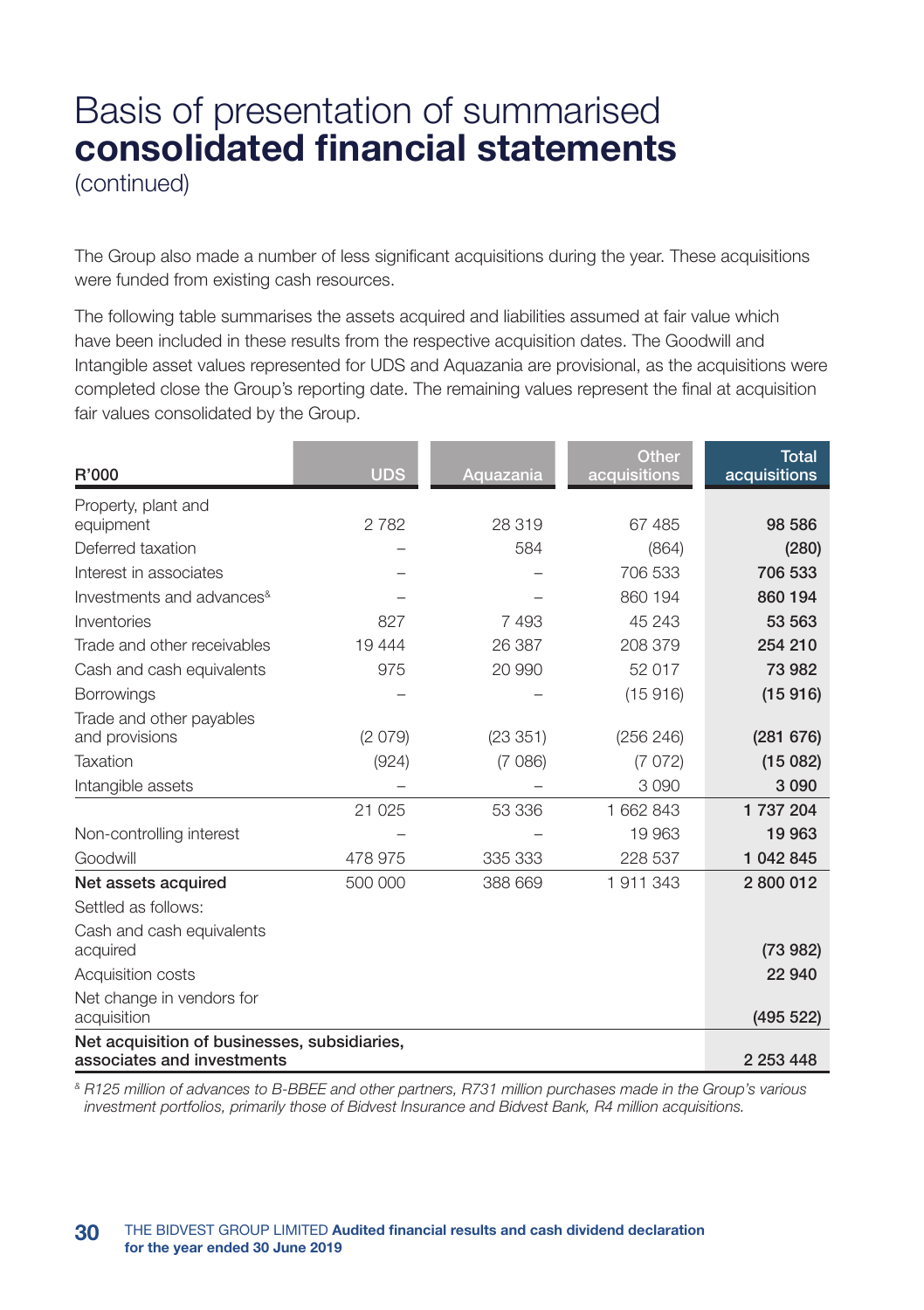(continued)

Goodwill arose on the acquisitions as the anticipated value of future cash flows that were taken into account in determining the purchase consideration exceeded the net assets acquired at fair value. The acquisitions have enabled the Group to expand its range of complementary products and services and, as a consequence, has broadened the Group's base and geographic reach in the market place.

UDS contributed R47 million to revenue and R28 million to operating income, had the acquisition taken place 1 July 2018 the contribution to revenue would have been R101 million and R46 million to operating profit. Aquazania contributed R87 million to revenue and R27 million to profit and loss, had the acquisition taken place 1 July 2018 the contribution would have been R128 million and R48 million to profit and loss.

### **Disposals**

Effective 1 November 2018 the Group disposed of its entire interest in TMS Group Industrial Services Proprietary Limited (TMS), an industrial facilities cleaning and maintenance contractor, to Sekta Group for R219 million (R116 million equity and R103 million debt).

On March 2019 the Group sold its entire interest in Renfreight Proprietary Limited (Renfreight) to Makana Investment Corporation (MIC) for R110 million. The transaction was completed as part of a Broad-Based Black Economic Empowerment deal, which provides MIC via its 100% ownership of Renfreight an 11% share of the BPL partnership. BPL is a leading South African end-to-end supply chain solutions company.

Included in investments and advances is the disposal, in August 2018, of 1,3 million shares in Bid Corporation Limited (Bidcorp) for R406 million, the Group's entire holding save for 0,4 million shares held by the Bidvest Education trust.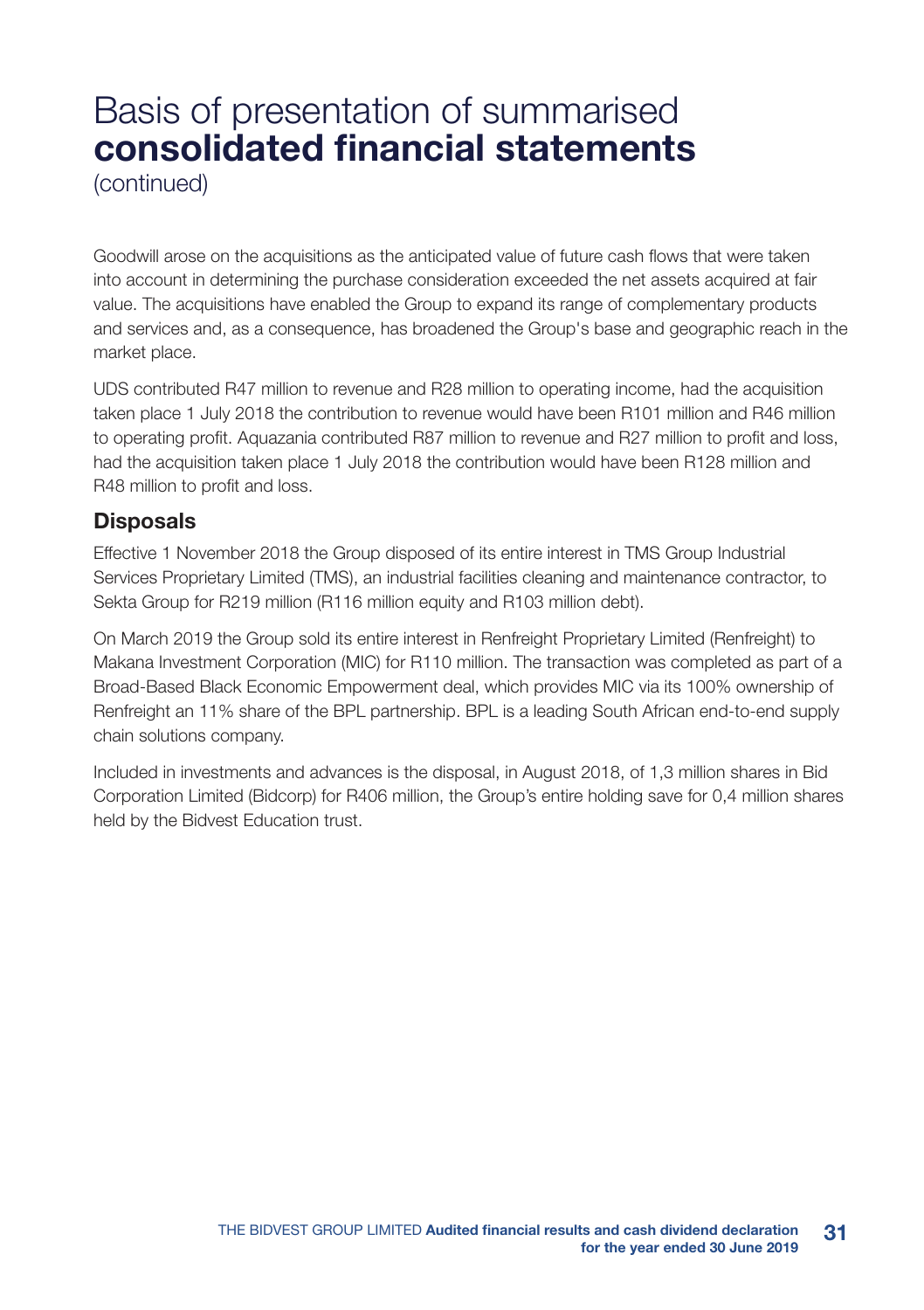(continued)

The previously recognised disposal group, Comet Investments Capital Inc. (Comet), was sold during the year.

| <b>R'000</b>                                                                        | <b>TMS</b> | Renfreight | Other<br>disposals | <b>Total</b><br>disposals |
|-------------------------------------------------------------------------------------|------------|------------|--------------------|---------------------------|
| Property, plant and                                                                 |            |            |                    |                           |
| equipment                                                                           | (43 400)   |            | (39 136)           | (82536)                   |
| Deferred taxation                                                                   | (65653)    |            | 32 531             | (33122)                   |
| Interest in associates                                                              |            |            | (32651)            | (32651)                   |
| Investments and advances**                                                          |            |            | (1027403)          | (1027403)                 |
| Inventories                                                                         | (3 360)    |            | (710)              | (4070)                    |
| Trade and other receivables                                                         | (109 196)  | (98 353)   | (165 467)          | (373016)                  |
| Cash and cash equivalents                                                           | (100 166)  | (43)       | 1419               | (98790)                   |
| Trade and other payables<br>and provisions                                          | 61 797     | 364        | 88701              | 150862                    |
| Taxation                                                                            |            | (1512)     | (12710)            | (14222)                   |
| Disposal group assets<br>held for sale                                              |            |            | (253921)           | (253921)                  |
| Disposal group liabilities                                                          |            |            |                    |                           |
| held for sale                                                                       |            |            | 31 785             | 31 785                    |
| Intangible assets                                                                   | (6491)     |            |                    | (6491)                    |
|                                                                                     | (266 469)  | (99544)    | (1377562)          | (1743575)                 |
| Non-controlling interest                                                            |            |            | 116 705            | 116 705                   |
| Realisation of foreign<br>currency translation reserve                              |            |            | 42 903             | 42 903                    |
| Realisation of share-based                                                          |            |            |                    |                           |
| payment reserve                                                                     | (8049)     |            |                    | (8049)                    |
| Goodwill                                                                            | (37004)    | (15332)    | (14242)            | (66 578)                  |
| Net assets disposed of                                                              | (311 522)  | (114876)   | (1232196)          | (1658594)                 |
| Settled as follows:                                                                 |            |            |                    |                           |
| Cash and cash equivalents<br>disposed of                                            |            |            |                    | 98790                     |
| Net loss on disposal of<br>operations                                               |            |            |                    | 177 261                   |
| Settlement of receivable<br>arising on disposal of                                  |            |            |                    |                           |
| subsidiaries and associates                                                         |            |            |                    | (190741)                  |
| Net proceeds on disposal of businesses,<br>subsidiaries, associates and investments |            |            |                    | (1573284)                 |

*\*\* R406 million Bidcorp, R621 million sales made in the Group's various investment portfolios, primarily those of Corporate and Bidvest Bank.*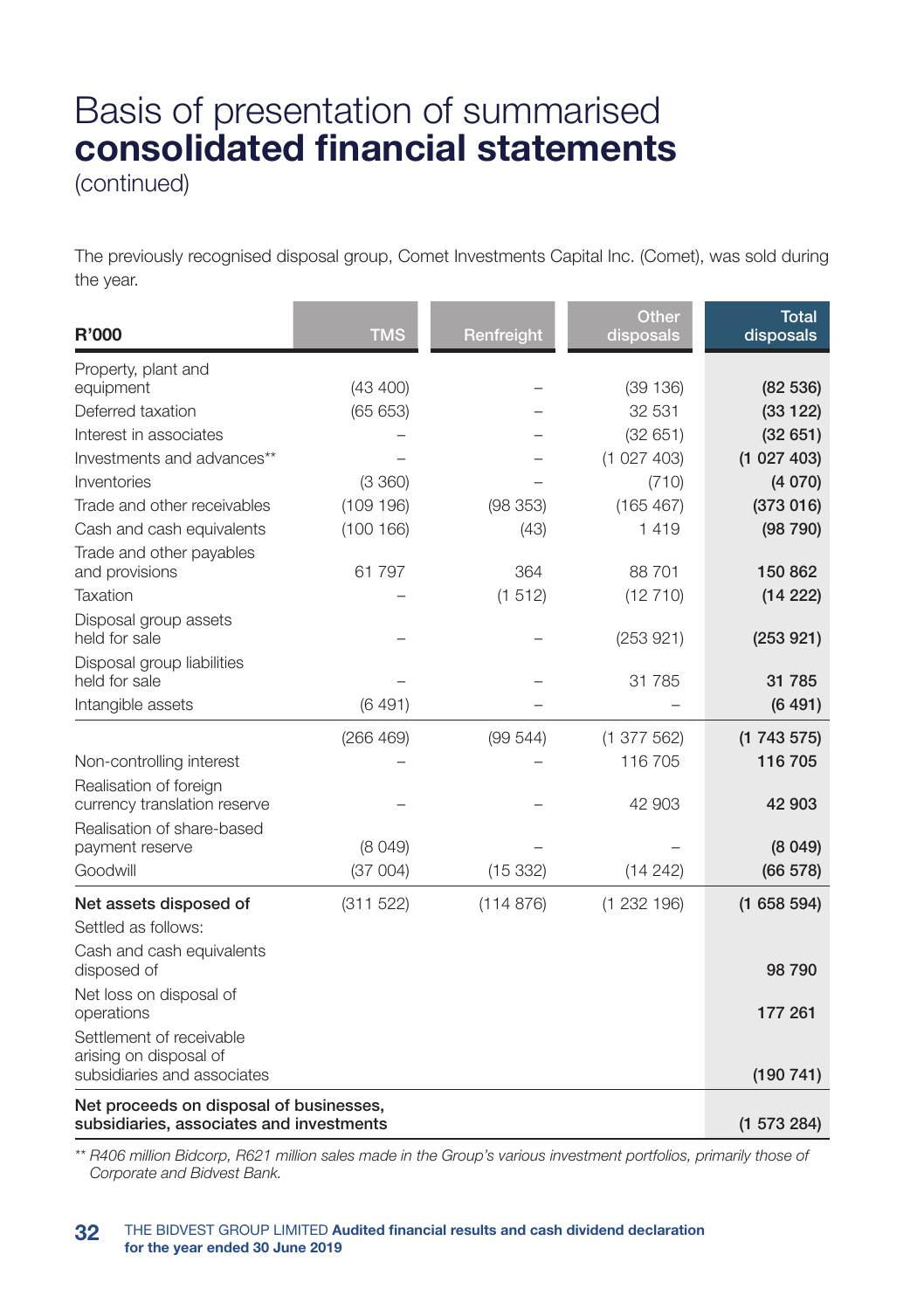(continued)

### Significant accounting judgement

The Group's purchase of 10.6 million additional Adcock Ingram shares during the year resulted in the Group holding an effective 44.8% (2018: 38.5%) of the net ordinary shares in issue (total ordinary shares in issue less treasury shares). The Group's economic interest in Adcock Ingram is 51.4% (2018: 45.2%) as a consequence of treating the 2015 sale of 15.0% of its holding, in terms of the Adcock Ingram Broad-Based Black Empowerment Scheme (Scheme), to Ad-izinyosi as a deferred sale. For the year ending 30 June 2019 the Group equity accounted, rather than consolidated, its 51.4% economic controlling interest in Adcock Ingram as the requirements for control detailed in IFRS 3 Business Combinations could not be met.

### Re-presentation of comparatives

The Group operates an equity settled share-based payment scheme. In the comparative period, the Group presented the intragroup cash flows for settling the obligations as gross amounts in the cash flow statement. No external Group cash flows arise as a result of these transaction, therefore the prior year cash flow statement has been re-presented accordingly. This re-presentation had no impact on the Group's cash and cash equivalents or statement of financial position, however, cash generated by operations increased by R418 million in 2018, and the cash flow from financing activities declined by R418 million.

### Subsequent event

Effective 1 August 2019 following the dissolution of the Scheme the Group attained a 51.4% economic controlling interest in Adcock Ingram. This investment will be consolidated from 1 August 2019.

The acquisition of Eqstra for R3.1 billion enterprise value, was announced on 15 July 2019 and is subject to normal approvals and conditions precedent.

### Audit report

The auditors, PricewaterhouseCoopers Inc., have issued their opinion on the consolidated financial statements for the year ended 30 June 2019. The audit was conducted in accordance with International Standards on Auditing. They have issued an unmodified opinion. A copy of the auditor's report together with a copy of the audited consolidated financial statements are available for inspection at the Company's registered office.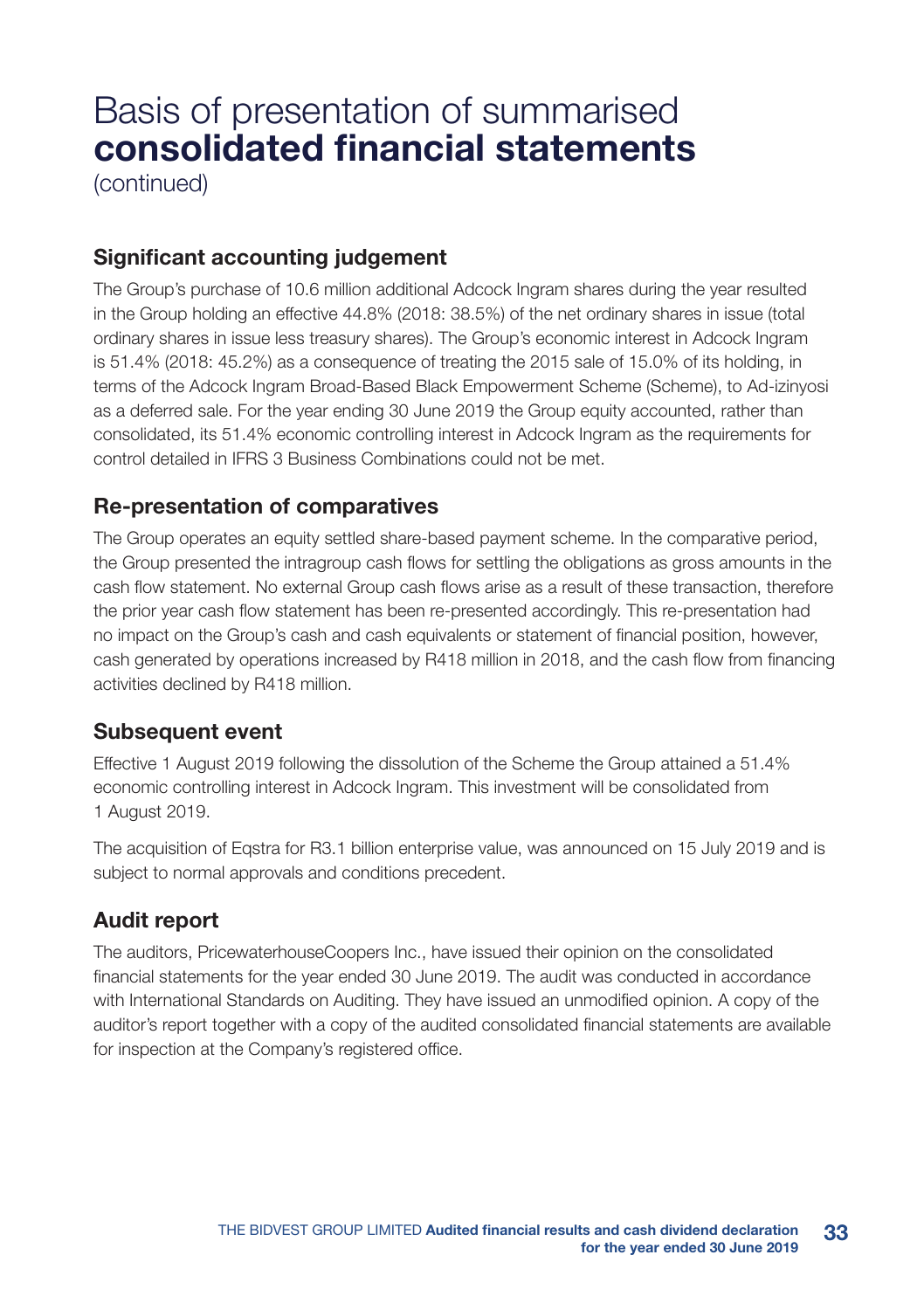(continued)

These summarised consolidated financial statements have been derived from the consolidated financial statements and are consistent in all material respects with the consolidated financial statements. These summarised provisional consolidated financial statements have been audited by the Company's auditors who have issued an unmodified opinion on page 11. The auditor's report does not necessarily report on all of the information contained in this announcement. Any reference to future financial information included in this announcement has not been reviewed or reported on by the auditors.

Shareholders are advised, that in order to obtain a full understanding of the nature of the auditor's engagement they should obtain a copy of their report together with the consolidated financial statements from the Company's registered office.

### Preparer of the summarised consolidated financial statements

The consolidated financial statements and summarised consolidated financial statements have been prepared under the supervision of the Chief Financial Officer, MJ Steyn BCom CA(SA), and were approved by the board of directors on 30 August 2019.